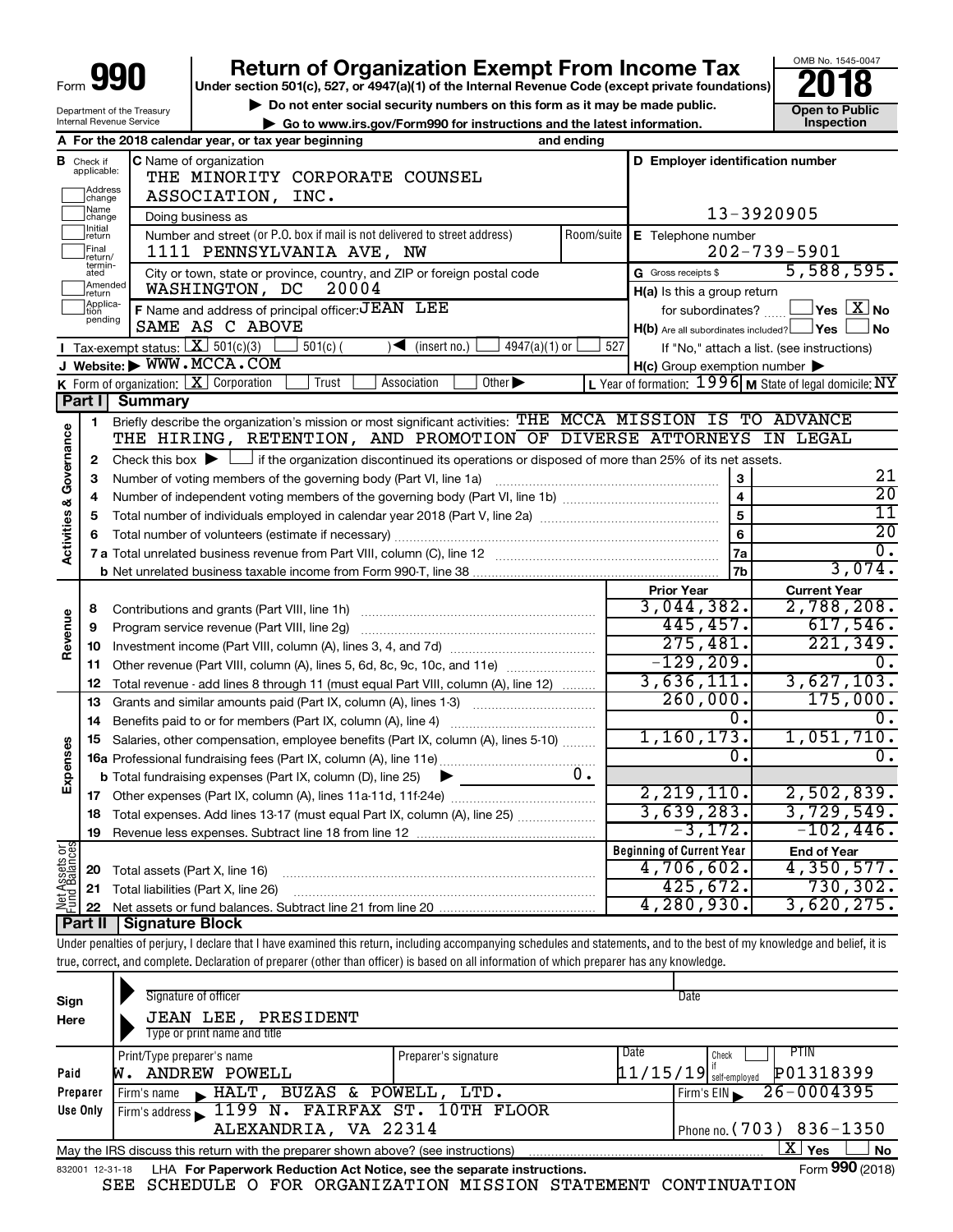|              | 13-3920905<br>ASSOCIATION, INC.<br>Form 990 (2018)                                                                                                                                                                   | Page 2               |
|--------------|----------------------------------------------------------------------------------------------------------------------------------------------------------------------------------------------------------------------|----------------------|
|              | Part III   Statement of Program Service Accomplishments                                                                                                                                                              | $\boxed{\mathbf{X}}$ |
| 1            | Briefly describe the organization's mission:                                                                                                                                                                         |                      |
|              | THE MCCA MISSION IS TO ADVANCE THE HIRING, RETENTION, AND PROMOTION OF                                                                                                                                               |                      |
|              | DIVERSE ATTORNEYS IN LEGAL DEPARTMENTS AND THE LAW FIRMS THAT SERVE                                                                                                                                                  |                      |
|              | THEM.                                                                                                                                                                                                                |                      |
| $\mathbf{2}$ | Did the organization undertake any significant program services during the year which were not listed on the                                                                                                         |                      |
|              | $\Box$ Yes $[\overline{\mathrm{X}}]$ No<br>prior Form 990 or 990-EZ?                                                                                                                                                 |                      |
|              | If "Yes," describe these new services on Schedule O.                                                                                                                                                                 |                      |
| 3            | $ {\mathsf Y}\mathsf{es}\ \boxed{{\mathsf X}}$ No<br>Did the organization cease conducting, or make significant changes in how it conducts, any program services?<br>If "Yes," describe these changes on Schedule O. |                      |
| 4            | Describe the organization's program service accomplishments for each of its three largest program services, as measured by expenses.                                                                                 |                      |
|              | Section 501(c)(3) and 501(c)(4) organizations are required to report the amount of grants and allocations to others, the total expenses, and                                                                         |                      |
|              | revenue, if any, for each program service reported.                                                                                                                                                                  |                      |
| 4a           | 253,089.<br>$\overline{889,884}$ . including grants of \$<br>) (Expenses \$<br>(Code:<br>) (Revenue \$<br>MCCA HOSTS A NATIONAL AWARDS GALA. THE NATIONAL EVENT RECOGNIZES                                           |                      |
|              | CORPORATE LEADERS IN THE ADVANCEMENT OF DIVERSITY IN THE LEGAL                                                                                                                                                       |                      |
|              | INDUSTRY.                                                                                                                                                                                                            |                      |
|              |                                                                                                                                                                                                                      |                      |
|              |                                                                                                                                                                                                                      |                      |
|              |                                                                                                                                                                                                                      |                      |
|              |                                                                                                                                                                                                                      |                      |
|              |                                                                                                                                                                                                                      |                      |
|              |                                                                                                                                                                                                                      |                      |
|              |                                                                                                                                                                                                                      |                      |
|              |                                                                                                                                                                                                                      |                      |
|              | $872, 143$ . including grants of \$<br>192, 118.                                                                                                                                                                     |                      |
| 4b           | ) (Revenue \$<br>(Code:<br>(Expenses \$<br>MCCA HOSTS ANNUAL CONFERENCES AT WHICH ATTENDEES LEARN ABOUT RECENT                                                                                                       |                      |
|              | DEVELOPMENTS AND TRENDS ON A VARIETY OF LEGAL TOPICS AND DIVERSITY.                                                                                                                                                  |                      |
|              |                                                                                                                                                                                                                      |                      |
|              |                                                                                                                                                                                                                      |                      |
|              |                                                                                                                                                                                                                      |                      |
|              |                                                                                                                                                                                                                      |                      |
|              |                                                                                                                                                                                                                      |                      |
|              |                                                                                                                                                                                                                      |                      |
|              |                                                                                                                                                                                                                      |                      |
|              |                                                                                                                                                                                                                      |                      |
|              |                                                                                                                                                                                                                      |                      |
| 4c           | 455,637.<br>25,228.<br>including grants of \$<br>(Code:<br>) (Expenses \$<br>(Revenue \$                                                                                                                             |                      |
|              | MCCA PRODUCES A VARIETY OF RESEARCH AND EDUCATIONAL<br>MATERIAL<br>INCLUDING:                                                                                                                                        |                      |
|              | VAULT SURVEY                                                                                                                                                                                                         |                      |
|              | BIAS INTERRUPTERS RESEARCH                                                                                                                                                                                           |                      |
|              | CORPORATE DEMOGRAPHIC SURVEY                                                                                                                                                                                         |                      |
|              |                                                                                                                                                                                                                      |                      |
|              |                                                                                                                                                                                                                      |                      |
|              |                                                                                                                                                                                                                      |                      |
|              |                                                                                                                                                                                                                      |                      |
|              |                                                                                                                                                                                                                      |                      |
|              |                                                                                                                                                                                                                      |                      |
| 4d           |                                                                                                                                                                                                                      |                      |
|              | Other program services (Describe in Schedule O.)<br>175,000.) (Revenue \$<br>147, 111.<br>290, 450. including grants of \$<br>(Expenses \$                                                                           |                      |
| 4e           | 2,508,114.<br>Total program service expenses                                                                                                                                                                         |                      |
|              | Form 990 (2018)<br>832002 12-31-18                                                                                                                                                                                   |                      |
|              | 2                                                                                                                                                                                                                    |                      |
|              | 15321115 756386 22517.0<br>2018.05000 THE MINORITY CORPORATE COUN 22517_01                                                                                                                                           |                      |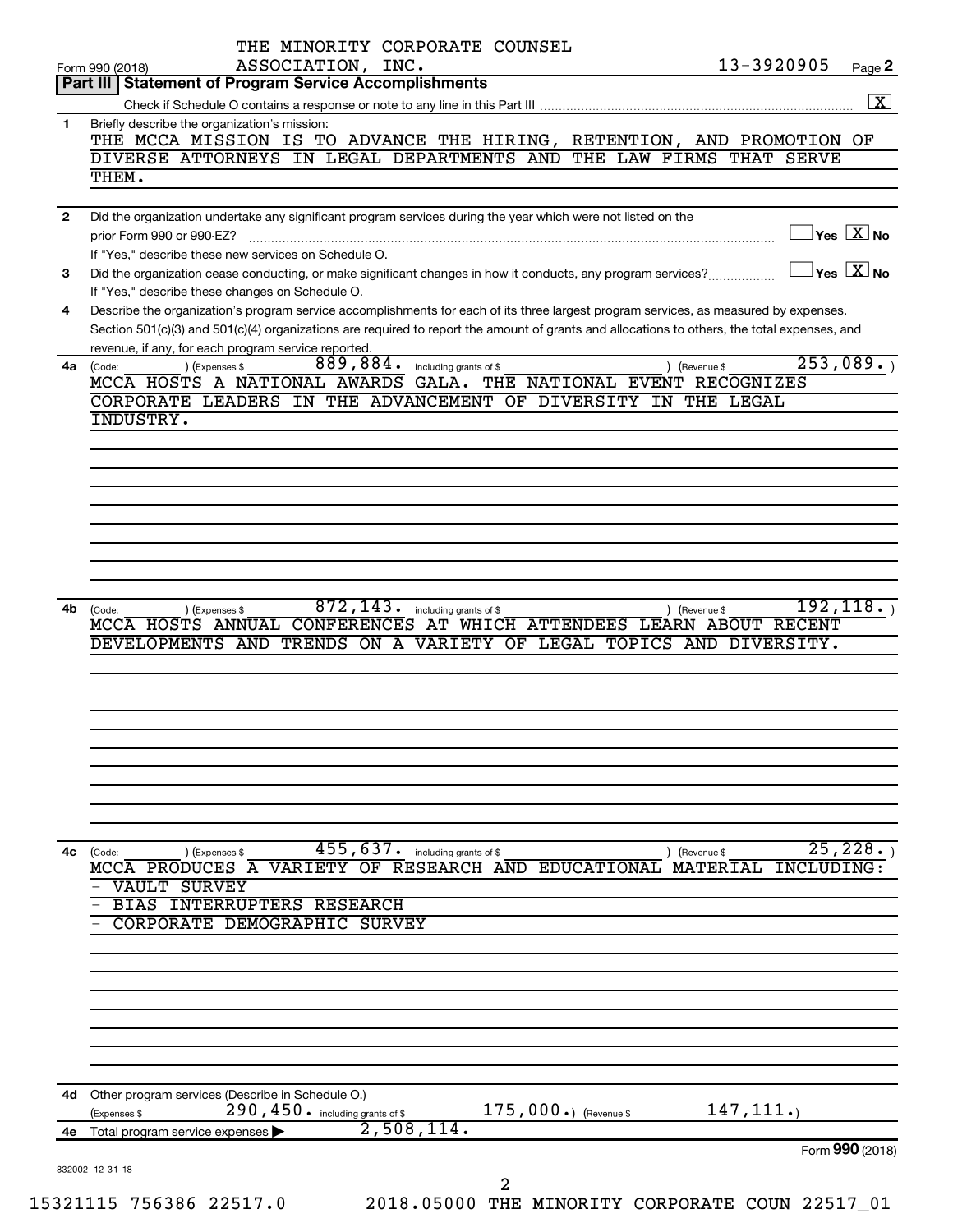**Part IV Checklist of Required Schedules**

|     |                                                                                                                                                                     |                 | Yes                     | No                      |
|-----|---------------------------------------------------------------------------------------------------------------------------------------------------------------------|-----------------|-------------------------|-------------------------|
| 1.  | Is the organization described in section $501(c)(3)$ or $4947(a)(1)$ (other than a private foundation)?                                                             |                 |                         |                         |
|     | If "Yes," complete Schedule A                                                                                                                                       | 1               | х                       |                         |
| 2   |                                                                                                                                                                     | $\mathbf{2}$    | $\overline{\textbf{x}}$ |                         |
| 3   | Did the organization engage in direct or indirect political campaign activities on behalf of or in opposition to candidates for                                     |                 |                         |                         |
|     | public office? If "Yes," complete Schedule C, Part I                                                                                                                | 3               |                         | x                       |
| 4   | Section 501(c)(3) organizations. Did the organization engage in lobbying activities, or have a section 501(h) election in effect                                    | 4               |                         | х                       |
|     | Is the organization a section 501(c)(4), 501(c)(5), or 501(c)(6) organization that receives membership dues, assessments, or                                        |                 |                         |                         |
| 5   |                                                                                                                                                                     | 5               |                         | x                       |
| 6   | Did the organization maintain any donor advised funds or any similar funds or accounts for which donors have the right to                                           |                 |                         |                         |
|     | provide advice on the distribution or investment of amounts in such funds or accounts? If "Yes," complete Schedule D, Part I                                        | 6               |                         | x                       |
| 7   | Did the organization receive or hold a conservation easement, including easements to preserve open space,                                                           |                 |                         |                         |
|     | the environment, historic land areas, or historic structures? If "Yes," complete Schedule D, Part II                                                                |                 |                         | x                       |
| 8   | Did the organization maintain collections of works of art, historical treasures, or other similar assets? If "Yes," complete                                        | 8               |                         | x                       |
| 9   | Did the organization report an amount in Part X, line 21, for escrow or custodial account liability, serve as a custodian for                                       |                 |                         |                         |
|     | amounts not listed in Part X; or provide credit counseling, debt management, credit repair, or debt negotiation services?<br>If "Yes," complete Schedule D, Part IV | 9               |                         | х                       |
| 10  | Did the organization, directly or through a related organization, hold assets in temporarily restricted endowments, permanent                                       |                 |                         |                         |
|     |                                                                                                                                                                     | 10              |                         | x.                      |
| 11  | If the organization's answer to any of the following questions is "Yes," then complete Schedule D, Parts VI, VII, VIII, IX, or X                                    |                 |                         |                         |
|     | as applicable.                                                                                                                                                      |                 |                         |                         |
|     | a Did the organization report an amount for land, buildings, and equipment in Part X, line 10? If "Yes," complete Schedule D,<br>Part VI                            | 11a             | x                       |                         |
| b   | Did the organization report an amount for investments - other securities in Part X, line 12 that is 5% or more of its total                                         |                 |                         |                         |
|     | assets reported in Part X, line 16? If "Yes," complete Schedule D, Part VII [11] [11] [12] [12] [12] [12] [12] [                                                    | 11 <sub>b</sub> |                         | x                       |
|     | c Did the organization report an amount for investments - program related in Part X, line 13 that is 5% or more of its total                                        |                 |                         |                         |
|     |                                                                                                                                                                     | 11c             |                         | х                       |
|     | d Did the organization report an amount for other assets in Part X, line 15 that is 5% or more of its total assets reported in                                      |                 |                         |                         |
|     |                                                                                                                                                                     | 11d             |                         | х                       |
|     | e Did the organization report an amount for other liabilities in Part X, line 25? If "Yes," complete Schedule D, Part X                                             | 11e             | X                       |                         |
| f   | Did the organization's separate or consolidated financial statements for the tax year include a footnote that addresses                                             |                 |                         |                         |
|     | the organization's liability for uncertain tax positions under FIN 48 (ASC 740)? If "Yes," complete Schedule D, Part X                                              | 11f             | x                       |                         |
|     | 12a Did the organization obtain separate, independent audited financial statements for the tax year? If "Yes," complete                                             |                 |                         |                         |
|     | Schedule D, Parts XI and XII                                                                                                                                        | 12a             | x                       |                         |
|     | <b>b</b> Was the organization included in consolidated, independent audited financial statements for the tax year?                                                  |                 |                         |                         |
|     | If "Yes," and if the organization answered "No" to line 12a, then completing Schedule D, Parts XI and XII is optional www.                                          | 12 <sub>b</sub> |                         |                         |
| 13  | Is the organization a school described in section $170(b)(1)(A)(ii)?$ If "Yes," complete Schedule E                                                                 | 13              |                         | $\overline{\textbf{x}}$ |
| 14a |                                                                                                                                                                     | 14a             |                         | X                       |
| b   | Did the organization have aggregate revenues or expenses of more than \$10,000 from grantmaking, fundraising, business,                                             |                 |                         |                         |
|     | investment, and program service activities outside the United States, or aggregate foreign investments valued at \$100,000                                          |                 |                         |                         |
|     |                                                                                                                                                                     | 14b             |                         | x                       |
| 15  | Did the organization report on Part IX, column (A), line 3, more than \$5,000 of grants or other assistance to or for any                                           |                 |                         |                         |
|     |                                                                                                                                                                     | 15              |                         | x                       |
| 16  | Did the organization report on Part IX, column (A), line 3, more than \$5,000 of aggregate grants or other assistance to                                            |                 |                         | x                       |
|     | Did the organization report a total of more than \$15,000 of expenses for professional fundraising services on Part IX,                                             | 16              |                         |                         |
| 17  |                                                                                                                                                                     |                 |                         | x                       |
|     | Did the organization report more than \$15,000 total of fundraising event gross income and contributions on Part VIII, lines                                        | 17              |                         |                         |
| 18  |                                                                                                                                                                     | 18              |                         | x                       |
| 19  | Did the organization report more than \$15,000 of gross income from gaming activities on Part VIII, line 9a? If "Yes,"                                              |                 |                         |                         |
|     |                                                                                                                                                                     | 19              |                         | x                       |
|     | 20a Did the organization operate one or more hospital facilities? If "Yes," complete Schedule H                                                                     | 20a             |                         | $\overline{\texttt{X}}$ |
| b   |                                                                                                                                                                     | 20 <sub>b</sub> |                         |                         |
| 21  | Did the organization report more than \$5,000 of grants or other assistance to any domestic organization or                                                         |                 |                         |                         |
|     | domestic government on Part IX, column (A), line 1? If "Yes," complete Schedule I, Parts I and II                                                                   | 21              |                         | x                       |
|     | 832003 12-31-18                                                                                                                                                     |                 |                         | Form 990 (2018)         |

3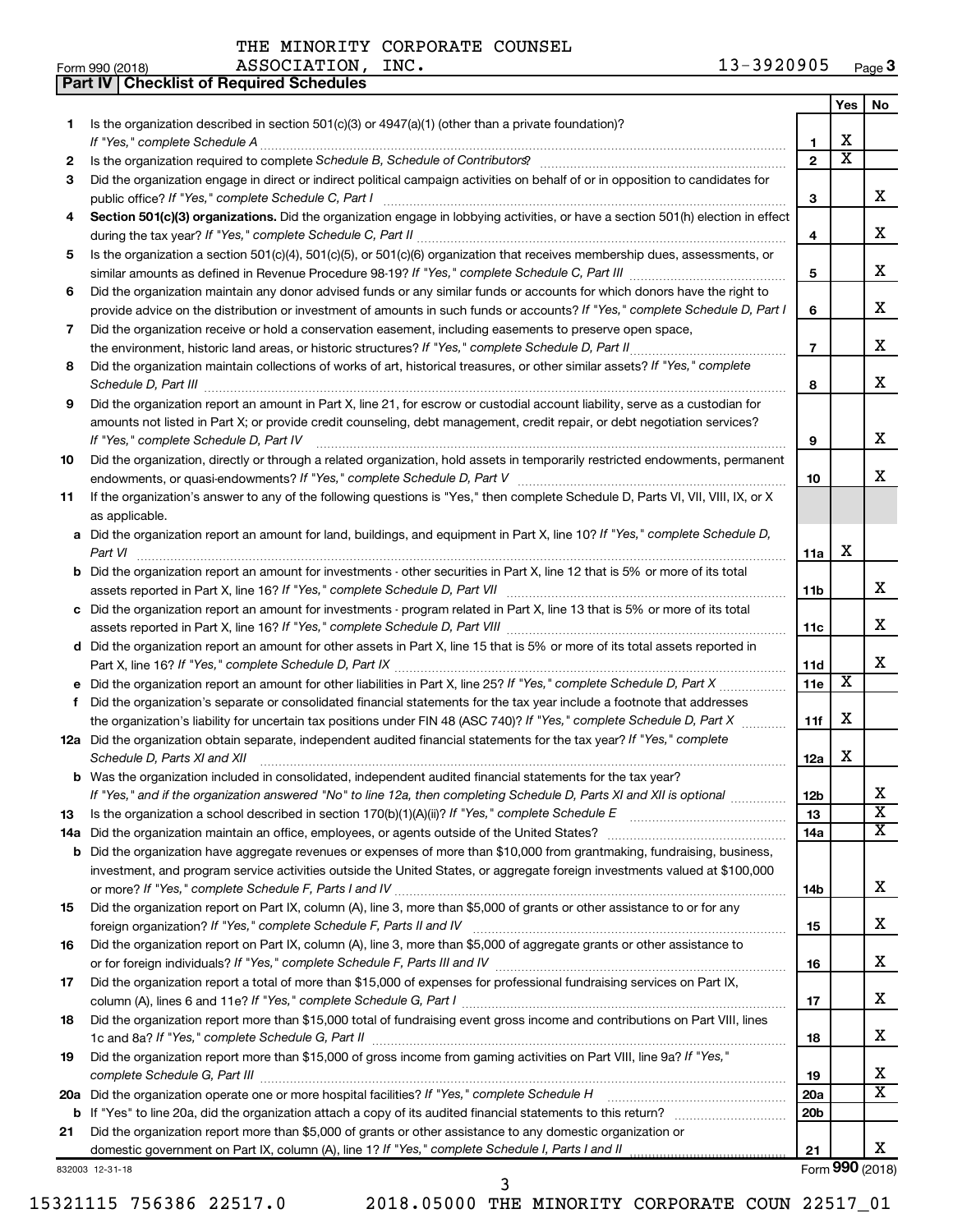Form 990 (2018) Page ASSOCIATION, INC. 13-3920905

13-3920905 Page 4

|               | <b>Part IV   Checklist of Required Schedules (continued)</b>                                                                                                                                                                            |                 |     |                         |
|---------------|-----------------------------------------------------------------------------------------------------------------------------------------------------------------------------------------------------------------------------------------|-----------------|-----|-------------------------|
|               |                                                                                                                                                                                                                                         |                 | Yes | No.                     |
| 22            | Did the organization report more than \$5,000 of grants or other assistance to or for domestic individuals on                                                                                                                           |                 |     |                         |
|               |                                                                                                                                                                                                                                         | 22              | X   |                         |
| 23            | Did the organization answer "Yes" to Part VII, Section A, line 3, 4, or 5 about compensation of the organization's current                                                                                                              |                 |     |                         |
|               | and former officers, directors, trustees, key employees, and highest compensated employees? If "Yes," complete                                                                                                                          |                 |     |                         |
|               | Schedule J <b>Example 2 Constant Constructs</b> 2 <b>Constant Constant Constant Constant Constant Constant Constant Constant Constant Constant Constant Constant Constant Constant Constant Constant Constant Constant Constant Con</b> | 23              | X   |                         |
|               | 24a Did the organization have a tax-exempt bond issue with an outstanding principal amount of more than \$100,000 as of the                                                                                                             |                 |     |                         |
|               | last day of the year, that was issued after December 31, 2002? If "Yes," answer lines 24b through 24d and complete                                                                                                                      |                 |     |                         |
|               |                                                                                                                                                                                                                                         | 24a             |     | x                       |
|               |                                                                                                                                                                                                                                         | 24 <sub>b</sub> |     |                         |
|               |                                                                                                                                                                                                                                         |                 |     |                         |
|               | c Did the organization maintain an escrow account other than a refunding escrow at any time during the year to defease                                                                                                                  |                 |     |                         |
|               |                                                                                                                                                                                                                                         | 24c             |     |                         |
|               |                                                                                                                                                                                                                                         | 24 <sub>d</sub> |     |                         |
|               | 25a Section 501(c)(3), 501(c)(4), and 501(c)(29) organizations. Did the organization engage in an excess benefit                                                                                                                        |                 |     |                         |
|               |                                                                                                                                                                                                                                         | 25a             |     | x                       |
|               | b Is the organization aware that it engaged in an excess benefit transaction with a disqualified person in a prior year, and                                                                                                            |                 |     |                         |
|               | that the transaction has not been reported on any of the organization's prior Forms 990 or 990-EZ? If "Yes," complete                                                                                                                   |                 |     |                         |
|               | Schedule L, Part I                                                                                                                                                                                                                      | 25b             |     | х                       |
| 26            | Did the organization report any amount on Part X, line 5, 6, or 22 for receivables from or payables to any current or                                                                                                                   |                 |     |                         |
|               | former officers, directors, trustees, key employees, highest compensated employees, or disqualified persons? If "Yes,"                                                                                                                  |                 |     |                         |
|               | complete Schedule L, Part II                                                                                                                                                                                                            | 26              |     | x                       |
| 27            | Did the organization provide a grant or other assistance to an officer, director, trustee, key employee, substantial                                                                                                                    |                 |     |                         |
|               | contributor or employee thereof, a grant selection committee member, or to a 35% controlled entity or family member                                                                                                                     |                 |     |                         |
|               |                                                                                                                                                                                                                                         | 27              |     | x                       |
| 28            | Was the organization a party to a business transaction with one of the following parties (see Schedule L, Part IV                                                                                                                       |                 |     |                         |
|               | instructions for applicable filing thresholds, conditions, and exceptions):                                                                                                                                                             |                 |     |                         |
| а             | A current or former officer, director, trustee, or key employee? If "Yes," complete Schedule L, Part IV                                                                                                                                 | 28a             |     | x                       |
| b             | A family member of a current or former officer, director, trustee, or key employee? If "Yes," complete Schedule L, Part IV                                                                                                              | 28 <sub>b</sub> |     | $\overline{\texttt{x}}$ |
|               | c An entity of which a current or former officer, director, trustee, or key employee (or a family member thereof) was an officer,                                                                                                       |                 |     |                         |
|               | director, trustee, or direct or indirect owner? If "Yes," complete Schedule L, Part IV                                                                                                                                                  | 28c             |     | х                       |
| 29            |                                                                                                                                                                                                                                         | 29              |     | X                       |
| 30            | Did the organization receive contributions of art, historical treasures, or other similar assets, or qualified conservation                                                                                                             |                 |     |                         |
|               |                                                                                                                                                                                                                                         | 30              |     | x                       |
| 31            | Did the organization liquidate, terminate, or dissolve and cease operations?                                                                                                                                                            |                 |     |                         |
|               |                                                                                                                                                                                                                                         | 31              |     | x                       |
| 32            | Did the organization sell, exchange, dispose of, or transfer more than 25% of its net assets? If "Yes," complete                                                                                                                        |                 |     |                         |
|               | Schedule N, Part II                                                                                                                                                                                                                     | 32              |     | ▵                       |
| 33            | Did the organization own 100% of an entity disregarded as separate from the organization under Regulations                                                                                                                              |                 |     |                         |
|               |                                                                                                                                                                                                                                         | 33              |     | х                       |
|               |                                                                                                                                                                                                                                         |                 |     |                         |
| 34            | Was the organization related to any tax-exempt or taxable entity? If "Yes," complete Schedule R, Part II, III, or IV, and                                                                                                               |                 |     | x                       |
|               | Part V, line 1                                                                                                                                                                                                                          | 34              |     | $\overline{\textbf{x}}$ |
|               | 35a Did the organization have a controlled entity within the meaning of section 512(b)(13)?                                                                                                                                             | 35a             |     |                         |
|               | b If "Yes" to line 35a, did the organization receive any payment from or engage in any transaction with a controlled entity                                                                                                             |                 |     |                         |
|               |                                                                                                                                                                                                                                         | 35b             |     |                         |
| 36            | Section 501(c)(3) organizations. Did the organization make any transfers to an exempt non-charitable related organization?                                                                                                              |                 |     |                         |
|               |                                                                                                                                                                                                                                         | 36              |     | x                       |
| 37            | Did the organization conduct more than 5% of its activities through an entity that is not a related organization                                                                                                                        |                 |     |                         |
|               |                                                                                                                                                                                                                                         | 37              |     | х                       |
| 38            | Did the organization complete Schedule O and provide explanations in Schedule O for Part VI, lines 11b and 19?                                                                                                                          |                 |     |                         |
|               |                                                                                                                                                                                                                                         | 38              | х   |                         |
| <b>Part V</b> | <b>Statements Regarding Other IRS Filings and Tax Compliance</b>                                                                                                                                                                        |                 |     |                         |
|               | Check if Schedule O contains a response or note to any line in this Part V                                                                                                                                                              |                 |     |                         |
|               |                                                                                                                                                                                                                                         |                 | Yes | No                      |
|               | 1a                                                                                                                                                                                                                                      |                 |     |                         |
|               | 0<br>Enter the number of Forms W-2G included in line 1a. Enter -0- if not applicable<br>1b                                                                                                                                              |                 |     |                         |
|               | c Did the organization comply with backup withholding rules for reportable payments to vendors and reportable gaming                                                                                                                    |                 |     |                         |
|               |                                                                                                                                                                                                                                         | 1c              | х   |                         |
|               | 832004 12-31-18                                                                                                                                                                                                                         |                 |     | Form 990 (2018)         |
|               | 4                                                                                                                                                                                                                                       |                 |     |                         |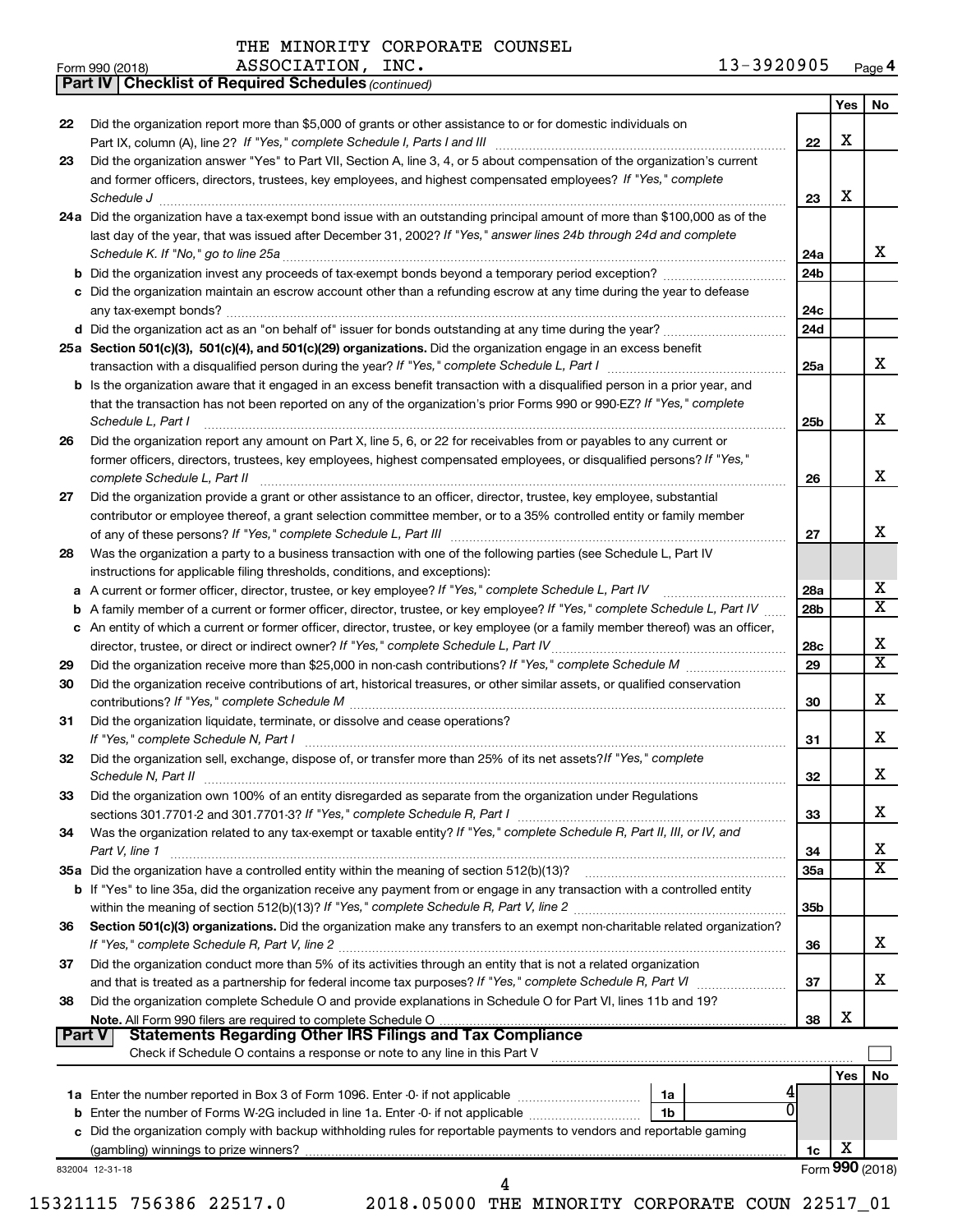| THE MINORITY CORPORATE COUNSEL |  |  |
|--------------------------------|--|--|
|--------------------------------|--|--|

| Part V | <b>Statements Regarding Other IRS Filings and Tax Compliance (continued)</b>                                                                    |                |                         |                       |  |  |  |  |
|--------|-------------------------------------------------------------------------------------------------------------------------------------------------|----------------|-------------------------|-----------------------|--|--|--|--|
|        |                                                                                                                                                 |                | Yes                     | No                    |  |  |  |  |
|        | 2a Enter the number of employees reported on Form W-3, Transmittal of Wage and Tax Statements,                                                  |                |                         |                       |  |  |  |  |
|        | 11<br>filed for the calendar year ending with or within the year covered by this return<br>2a                                                   |                |                         |                       |  |  |  |  |
| b      |                                                                                                                                                 | 2 <sub>b</sub> | X                       |                       |  |  |  |  |
|        |                                                                                                                                                 |                |                         |                       |  |  |  |  |
|        | 3a Did the organization have unrelated business gross income of \$1,000 or more during the year?                                                | За             | х                       |                       |  |  |  |  |
|        | <b>b</b> If "Yes," has it filed a Form 990-T for this year? If "No" to line 3b, provide an explanation in Schedule O manumum                    |                |                         |                       |  |  |  |  |
|        | 4a At any time during the calendar year, did the organization have an interest in, or a signature or other authority over, a                    |                |                         |                       |  |  |  |  |
|        | financial account in a foreign country (such as a bank account, securities account, or other financial account)?                                | 4a             |                         | x                     |  |  |  |  |
|        | <b>b</b> If "Yes," enter the name of the foreign country: $\blacktriangleright$                                                                 |                |                         |                       |  |  |  |  |
|        | See instructions for filing requirements for FinCEN Form 114, Report of Foreign Bank and Financial Accounts (FBAR).                             |                |                         |                       |  |  |  |  |
| 5a     |                                                                                                                                                 | 5a             |                         | х                     |  |  |  |  |
| b      |                                                                                                                                                 | 5 <sub>b</sub> |                         | $\overline{\text{X}}$ |  |  |  |  |
|        |                                                                                                                                                 | <b>5c</b>      |                         |                       |  |  |  |  |
|        | 6a Does the organization have annual gross receipts that are normally greater than \$100,000, and did the organization solicit                  |                |                         |                       |  |  |  |  |
|        |                                                                                                                                                 | 6a             |                         | x                     |  |  |  |  |
|        | b If "Yes," did the organization include with every solicitation an express statement that such contributions or gifts                          |                |                         |                       |  |  |  |  |
|        |                                                                                                                                                 | 6b             |                         |                       |  |  |  |  |
| 7      | Organizations that may receive deductible contributions under section 170(c).                                                                   |                |                         |                       |  |  |  |  |
| a      | Did the organization receive a payment in excess of \$75 made partly as a contribution and partly for goods and services provided to the payor? | 7a             | х                       |                       |  |  |  |  |
| b      |                                                                                                                                                 | 7b             | $\overline{\textbf{x}}$ |                       |  |  |  |  |
|        | Did the organization sell, exchange, or otherwise dispose of tangible personal property for which it was required                               |                |                         |                       |  |  |  |  |
|        |                                                                                                                                                 | 7c             |                         | x                     |  |  |  |  |
| d      | 7d                                                                                                                                              |                |                         |                       |  |  |  |  |
|        | Did the organization receive any funds, directly or indirectly, to pay premiums on a personal benefit contract?                                 | 7е             |                         |                       |  |  |  |  |
| f      |                                                                                                                                                 |                |                         |                       |  |  |  |  |
| g      | If the organization received a contribution of qualified intellectual property, did the organization file Form 8899 as required?                |                |                         |                       |  |  |  |  |
| h      | If the organization received a contribution of cars, boats, airplanes, or other vehicles, did the organization file a Form 1098-C?              |                |                         |                       |  |  |  |  |
| 8      | Sponsoring organizations maintaining donor advised funds. Did a donor advised fund maintained by the                                            |                |                         |                       |  |  |  |  |
|        |                                                                                                                                                 | 8              |                         |                       |  |  |  |  |
| 9      | Sponsoring organizations maintaining donor advised funds.                                                                                       |                |                         |                       |  |  |  |  |
| а      | Did the sponsoring organization make any taxable distributions under section 4966?                                                              | 9а             |                         |                       |  |  |  |  |
| b      |                                                                                                                                                 | 9b             |                         |                       |  |  |  |  |
| 10     | Section 501(c)(7) organizations. Enter:                                                                                                         |                |                         |                       |  |  |  |  |
|        | 10a                                                                                                                                             |                |                         |                       |  |  |  |  |
|        | 10 <sub>b</sub><br>Gross receipts, included on Form 990, Part VIII, line 12, for public use of club facilities                                  |                |                         |                       |  |  |  |  |
| 11     | Section 501(c)(12) organizations. Enter:                                                                                                        |                |                         |                       |  |  |  |  |
| а      | 11a                                                                                                                                             |                |                         |                       |  |  |  |  |
|        | Gross income from other sources (Do not net amounts due or paid to other sources against                                                        |                |                         |                       |  |  |  |  |
|        | amounts due or received from them.)<br>11b                                                                                                      |                |                         |                       |  |  |  |  |
|        | 12a Section 4947(a)(1) non-exempt charitable trusts. Is the organization filing Form 990 in lieu of Form 1041?                                  | 12a            |                         |                       |  |  |  |  |
|        | 12b<br><b>b</b> If "Yes," enter the amount of tax-exempt interest received or accrued during the year                                           |                |                         |                       |  |  |  |  |
| 13     | Section 501(c)(29) qualified nonprofit health insurance issuers.                                                                                |                |                         |                       |  |  |  |  |
|        | a Is the organization licensed to issue qualified health plans in more than one state?                                                          | 13a            |                         |                       |  |  |  |  |
|        | Note. See the instructions for additional information the organization must report on Schedule O.                                               |                |                         |                       |  |  |  |  |
|        | <b>b</b> Enter the amount of reserves the organization is required to maintain by the states in which the                                       |                |                         |                       |  |  |  |  |
|        | 13b                                                                                                                                             |                |                         |                       |  |  |  |  |
| c      | 13 <sub>c</sub>                                                                                                                                 |                |                         |                       |  |  |  |  |
|        | 14a Did the organization receive any payments for indoor tanning services during the tax year?                                                  | 14a            |                         | x.                    |  |  |  |  |
|        |                                                                                                                                                 | 14b            |                         |                       |  |  |  |  |
| 15     | Is the organization subject to the section 4960 tax on payment(s) of more than \$1,000,000 in remuneration or                                   |                |                         |                       |  |  |  |  |
|        | excess parachute payment(s) during the year?                                                                                                    | 15             |                         | x                     |  |  |  |  |
|        | If "Yes," see instructions and file Form 4720, Schedule N.                                                                                      |                |                         |                       |  |  |  |  |
| 16     | Is the organization an educational institution subject to the section 4968 excise tax on net investment income?                                 | 16             |                         | x                     |  |  |  |  |
|        | If "Yes," complete Form 4720, Schedule O.                                                                                                       |                |                         |                       |  |  |  |  |

832005 12-31-18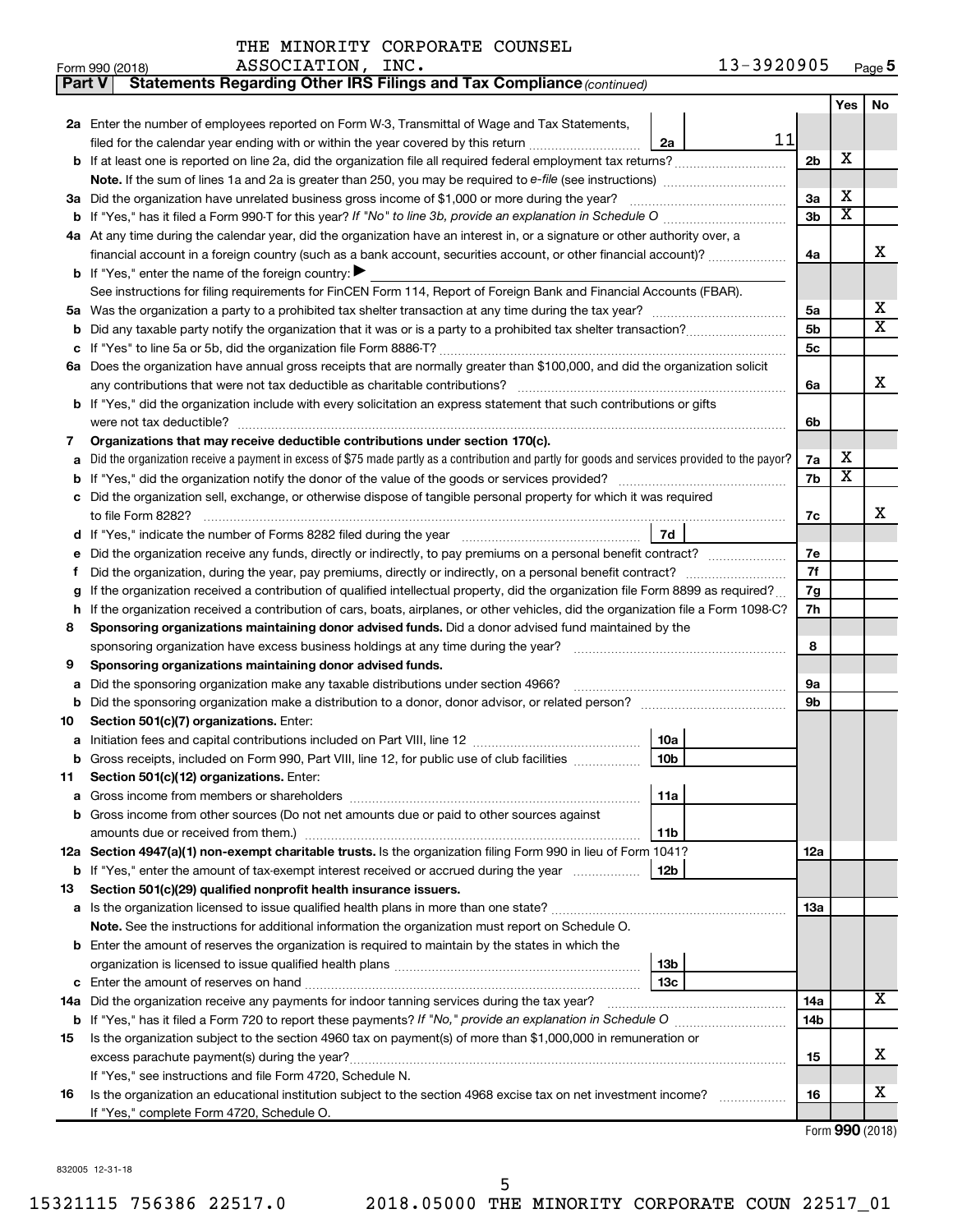Form 990 (2018) Page ASSOCIATION, INC. 13-3920905 **6**

| Part VI   Governance, Management, and Disclosure For each "Yes" response to lines 2 through 7b below, and for a "No" response |
|-------------------------------------------------------------------------------------------------------------------------------|
| to line 8a, 8b, or 10b below, describe the circumstances, processes, or changes in Schedule O. See instructions.              |

|     |                                                                                                                                                                                                                                |    |    |                 |                         | $\mathbf{X}$            |  |  |  |
|-----|--------------------------------------------------------------------------------------------------------------------------------------------------------------------------------------------------------------------------------|----|----|-----------------|-------------------------|-------------------------|--|--|--|
|     | <b>Section A. Governing Body and Management</b>                                                                                                                                                                                |    |    |                 |                         |                         |  |  |  |
|     |                                                                                                                                                                                                                                |    |    |                 | Yes                     | No                      |  |  |  |
|     | <b>1a</b> Enter the number of voting members of the governing body at the end of the tax year                                                                                                                                  | 1a | 21 |                 |                         |                         |  |  |  |
|     | If there are material differences in voting rights among members of the governing body, or if the governing                                                                                                                    |    |    |                 |                         |                         |  |  |  |
|     | body delegated broad authority to an executive committee or similar committee, explain in Schedule O.                                                                                                                          |    |    |                 |                         |                         |  |  |  |
| b   | 20<br>Enter the number of voting members included in line 1a, above, who are independent<br>1b                                                                                                                                 |    |    |                 |                         |                         |  |  |  |
| 2   | Did any officer, director, trustee, or key employee have a family relationship or a business relationship with any other                                                                                                       |    |    |                 |                         |                         |  |  |  |
|     | officer, director, trustee, or key employee?                                                                                                                                                                                   |    |    | $\mathbf{2}$    |                         | x                       |  |  |  |
| 3   | Did the organization delegate control over management duties customarily performed by or under the direct supervision                                                                                                          |    |    |                 |                         |                         |  |  |  |
|     |                                                                                                                                                                                                                                |    |    | 3               |                         | x                       |  |  |  |
| 4   | Did the organization make any significant changes to its governing documents since the prior Form 990 was filed?                                                                                                               |    |    | 4               |                         | $\overline{\mathtt{x}}$ |  |  |  |
| 5   |                                                                                                                                                                                                                                |    |    | 5               |                         | $\overline{\mathtt{x}}$ |  |  |  |
| 6   | Did the organization have members or stockholders?                                                                                                                                                                             |    |    | 6               |                         | $\overline{\mathtt{x}}$ |  |  |  |
| 7a  | Did the organization have members, stockholders, or other persons who had the power to elect or appoint one or                                                                                                                 |    |    |                 |                         |                         |  |  |  |
|     |                                                                                                                                                                                                                                |    |    | 7a              |                         | x                       |  |  |  |
|     | <b>b</b> Are any governance decisions of the organization reserved to (or subject to approval by) members, stockholders, or                                                                                                    |    |    |                 |                         |                         |  |  |  |
|     | persons other than the governing body?                                                                                                                                                                                         |    |    | 7b              |                         | x                       |  |  |  |
| 8   | Did the organization contemporaneously document the meetings held or written actions undertaken during the year by the following:                                                                                              |    |    |                 |                         |                         |  |  |  |
| a   |                                                                                                                                                                                                                                |    |    | 8a              | х                       |                         |  |  |  |
| b   | Each committee with authority to act on behalf of the governing body?                                                                                                                                                          |    |    | 8b              | $\overline{\text{x}}$   |                         |  |  |  |
| 9   | Is there any officer, director, trustee, or key employee listed in Part VII, Section A, who cannot be reached at the                                                                                                           |    |    |                 |                         |                         |  |  |  |
|     |                                                                                                                                                                                                                                |    |    | 9               |                         | x                       |  |  |  |
|     | Section B. Policies (This Section B requests information about policies not required by the Internal Revenue Code.)                                                                                                            |    |    |                 |                         |                         |  |  |  |
|     |                                                                                                                                                                                                                                |    |    |                 | Yes                     | No                      |  |  |  |
|     |                                                                                                                                                                                                                                |    |    | 10a             |                         | $\overline{\text{X}}$   |  |  |  |
|     | <b>b</b> If "Yes," did the organization have written policies and procedures governing the activities of such chapters, affiliates,                                                                                            |    |    |                 |                         |                         |  |  |  |
|     |                                                                                                                                                                                                                                |    |    | 10 <sub>b</sub> |                         |                         |  |  |  |
|     | 11a Has the organization provided a complete copy of this Form 990 to all members of its governing body before filing the form?                                                                                                |    |    | 11a             | $\overline{\mathbf{X}}$ |                         |  |  |  |
| b   | Describe in Schedule O the process, if any, used by the organization to review this Form 990.                                                                                                                                  |    |    |                 |                         |                         |  |  |  |
| 12a | Did the organization have a written conflict of interest policy? If "No," go to line 13                                                                                                                                        |    |    | 12a             | X                       |                         |  |  |  |
| b   | Were officers, directors, or trustees, and key employees required to disclose annually interests that could give rise to conflicts?                                                                                            |    |    | 12 <sub>b</sub> | $\overline{\textbf{x}}$ |                         |  |  |  |
| с   | Did the organization regularly and consistently monitor and enforce compliance with the policy? If "Yes," describe                                                                                                             |    |    |                 |                         |                         |  |  |  |
|     | in Schedule O how this was done measurement and the state of the state of the state of the state of the state o                                                                                                                |    |    | 12c             | х                       |                         |  |  |  |
| 13  | Did the organization have a written whistleblower policy?                                                                                                                                                                      |    |    | 13              | $\overline{\text{x}}$   |                         |  |  |  |
| 14  | Did the organization have a written document retention and destruction policy? [11] manufaction manufaction manufaction in the system of the system of the system of the system of the system of the system of the system of t |    |    | 14              |                         | x                       |  |  |  |
| 15  | Did the process for determining compensation of the following persons include a review and approval by independent                                                                                                             |    |    |                 |                         |                         |  |  |  |
|     | persons, comparability data, and contemporaneous substantiation of the deliberation and decision?                                                                                                                              |    |    |                 |                         |                         |  |  |  |
| а   | The organization's CEO, Executive Director, or top management official manufactured content of the organization's CEO, Executive Director, or top management official manufactured content of the organization's CEO, Executiv |    |    | 15a             | х                       |                         |  |  |  |
|     |                                                                                                                                                                                                                                |    |    | 15 <sub>b</sub> | $\overline{\textbf{x}}$ |                         |  |  |  |
|     | If "Yes" to line 15a or 15b, describe the process in Schedule O (see instructions).                                                                                                                                            |    |    |                 |                         |                         |  |  |  |
|     | 16a Did the organization invest in, contribute assets to, or participate in a joint venture or similar arrangement with a                                                                                                      |    |    |                 |                         | х                       |  |  |  |
|     | taxable entity during the year?                                                                                                                                                                                                |    |    | 16a             |                         |                         |  |  |  |
|     | b If "Yes," did the organization follow a written policy or procedure requiring the organization to evaluate its participation                                                                                                 |    |    |                 |                         |                         |  |  |  |
|     | in joint venture arrangements under applicable federal tax law, and take steps to safeguard the organization's                                                                                                                 |    |    |                 |                         |                         |  |  |  |
|     | exempt status with respect to such arrangements?<br><b>Section C. Disclosure</b>                                                                                                                                               |    |    | 16b             |                         |                         |  |  |  |
|     | List the states with which a copy of this Form 990 is required to be filed CA, NY, GA, AL, AR, FL, IL, KY, MA, MI, MN, NH                                                                                                      |    |    |                 |                         |                         |  |  |  |
| 17  | Section 6104 requires an organization to make its Forms 1023 (1024 or 1024 A if applicable), 990, and 990-T (Section 501(c)(3)s only) available                                                                                |    |    |                 |                         |                         |  |  |  |
| 18  | for public inspection. Indicate how you made these available. Check all that apply.                                                                                                                                            |    |    |                 |                         |                         |  |  |  |
|     | $ \mathbf{X} $ Own website<br>$\lfloor x \rfloor$ Upon request<br>J Another's website<br>Other (explain in Schedule O)                                                                                                         |    |    |                 |                         |                         |  |  |  |
| 19  | Describe in Schedule O whether (and if so, how) the organization made its governing documents, conflict of interest policy, and financial                                                                                      |    |    |                 |                         |                         |  |  |  |
|     | statements available to the public during the tax year.                                                                                                                                                                        |    |    |                 |                         |                         |  |  |  |
| 20  | State the name, address, and telephone number of the person who possesses the organization's books and records                                                                                                                 |    |    |                 |                         |                         |  |  |  |
|     | THE ORGANIZATION - 202-739-5901                                                                                                                                                                                                |    |    |                 |                         |                         |  |  |  |
|     | 20004<br>1111 PENNSYLVANIA AVE, NW, WASHINGTON,<br>DC                                                                                                                                                                          |    |    |                 |                         |                         |  |  |  |
|     | SEE SCHEDULE O FOR FULL LIST OF STATES<br>832006 12-31-18                                                                                                                                                                      |    |    |                 |                         | Form 990 (2018)         |  |  |  |
|     | 6                                                                                                                                                                                                                              |    |    |                 |                         |                         |  |  |  |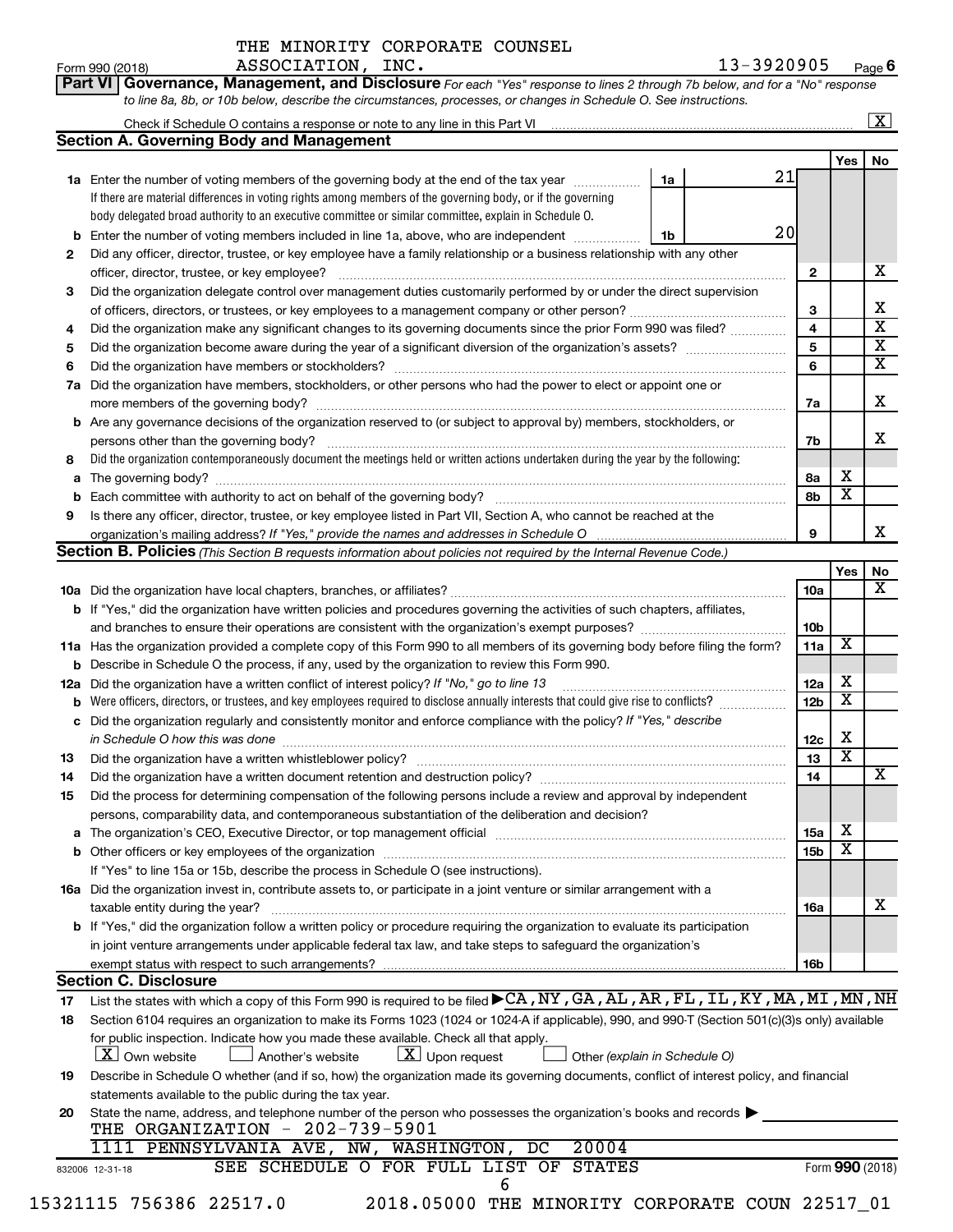| Form 990 (2018)                                                                            | ASSOCIATION, INC.                                                                          | 13-3920905 | Page 7 |  |  |  |  |
|--------------------------------------------------------------------------------------------|--------------------------------------------------------------------------------------------|------------|--------|--|--|--|--|
| Part VII Compensation of Officers, Directors, Trustees, Key Employees, Highest Compensated |                                                                                            |            |        |  |  |  |  |
|                                                                                            | <b>Employees, and Independent Contractors</b>                                              |            |        |  |  |  |  |
|                                                                                            | Check if Schedule O contains a response or note to any line in this Part VII               |            |        |  |  |  |  |
|                                                                                            | Section A. Officers, Directors, Trustees, Key Employees, and Highest Compensated Employees |            |        |  |  |  |  |

**1a**  Complete this table for all persons required to be listed. Report compensation for the calendar year ending with or within the organization's tax year.

**•** List all of the organization's current officers, directors, trustees (whether individuals or organizations), regardless of amount of compensation. Enter  $-0$ - in columns  $(D)$ ,  $(E)$ , and  $(F)$  if no compensation was paid.

**•** List all of the organization's **current** key employees, if any. See instructions for definition of "key employee."

THE MINORITY CORPORATE COUNSEL

**•** List the organization's five current highest compensated employees (other than an officer, director, trustee, or key employee) who received reportable compensation (Box 5 of Form W-2 and/or Box 7 of Form 1099-MISC) of more than \$100,000 from the organization and any related organizations.

**•** List all of the organization's former officers, key employees, and highest compensated employees who received more than \$100,000 of reportable compensation from the organization and any related organizations.

**•** List all of the organization's former directors or trustees that received, in the capacity as a former director or trustee of the organization, more than \$10,000 of reportable compensation from the organization and any related organizations.

List persons in the following order: individual trustees or directors; institutional trustees; officers; key employees; highest compensated employees; and former such persons.

Check this box if neither the organization nor any related organization compensated any current officer, director, or trustee.  $\Box$ 

| (A)                               | (B)            |                                |                                 |          | (C)          |                                 |        | (D)             | (E)             | (F)                |
|-----------------------------------|----------------|--------------------------------|---------------------------------|----------|--------------|---------------------------------|--------|-----------------|-----------------|--------------------|
| Name and Title                    | Average        |                                | (do not check more than one     | Position |              |                                 |        | Reportable      | Reportable      | Estimated          |
|                                   | hours per      |                                | box, unless person is both an   |          |              |                                 |        | compensation    | compensation    | amount of          |
|                                   | week           |                                | officer and a director/trustee) |          |              |                                 |        | from            | from related    | other              |
|                                   | (list any      |                                |                                 |          |              |                                 |        | the             | organizations   | compensation       |
|                                   | hours for      |                                |                                 |          |              |                                 |        | organization    | (W-2/1099-MISC) | from the           |
|                                   | related        |                                |                                 |          |              |                                 |        | (W-2/1099-MISC) |                 | organization       |
|                                   | organizations  |                                |                                 |          |              |                                 |        |                 |                 | and related        |
|                                   | below          | Individual trustee or director | Institutional trustee           | Officer  | Key employee | Highest compensated<br>employee | Former |                 |                 | organizations      |
|                                   | line)<br>37.50 |                                |                                 |          |              |                                 |        |                 |                 |                    |
| <b>JEAN LEE</b><br>(1)            |                |                                |                                 |          |              |                                 |        |                 |                 |                    |
| PRESIDENT, CEO, AND TREASURER     |                | X                              |                                 | X        |              |                                 |        | 355,528.        | 0.              | 18,009.            |
| (2)<br>SOPHIA PILIOURAS           | 37.50          |                                |                                 |          |              |                                 |        |                 |                 |                    |
| PRESIDENT, MCCA ADVISORY PRACTICE |                | X                              |                                 | X        |              |                                 |        | 206,650.        | $\mathbf 0$ .   | 11,361.            |
| SIMONE WU<br>(3)                  | 0.50           |                                |                                 |          |              |                                 |        |                 |                 |                    |
| <b>DIRECTOR</b>                   |                | Χ                              |                                 |          |              |                                 |        | $\mathbf 0$ .   | $\mathbf 0$     | $\mathbf 0$ .      |
| ROBIN SANGSTON<br>(4)             | 0.50           |                                |                                 |          |              |                                 |        |                 |                 |                    |
| <b>DIRECTOR</b>                   |                | X                              |                                 |          |              |                                 |        | 0.              | $\mathbf 0$     | $\boldsymbol{0}$ . |
| $(5)$ A.B. CRUZ, III              | 0.50           |                                |                                 |          |              |                                 |        |                 |                 |                    |
| <b>DIRECTOR</b>                   |                | X                              |                                 |          |              |                                 |        | $\mathbf 0$ .   | $\mathbf 0$     | 0.                 |
| (6)<br>SAMUAL REEVES              | 0.50           |                                |                                 |          |              |                                 |        |                 |                 |                    |
| <b>DIRECTOR</b>                   |                | X                              |                                 |          |              |                                 |        | 0.              | $\mathbf 0$     | $\mathbf 0$ .      |
| (7)<br>NEIL WILCOX                | 0.50           |                                |                                 |          |              |                                 |        |                 |                 |                    |
| <b>DIRECTOR</b>                   |                | X                              |                                 |          |              |                                 |        | $\mathbf 0$ .   | $\mathbf 0$     | $\mathbf 0$ .      |
| (8)<br>STUART ALDEROTY            | 0.50           |                                |                                 |          |              |                                 |        |                 |                 |                    |
| <b>DIRECTOR</b>                   |                | X                              |                                 |          |              |                                 |        | 0.              | $\mathbf 0$     | 0.                 |
| RICARDO ANZALDUE<br>(9)           | 0.50           |                                |                                 |          |              |                                 |        |                 |                 |                    |
| <b>DIRECTOR</b>                   |                | X                              |                                 |          |              |                                 |        | $\mathbf 0$ .   | $\mathbf 0$     | $\mathbf 0$ .      |
| (10) SANDRA LEUNG                 | 0.50           |                                |                                 |          |              |                                 |        |                 |                 |                    |
| <b>DIRECTOR</b>                   |                | Χ                              |                                 |          |              |                                 |        | 0.              | $\mathbf 0$     | $\mathbf 0$ .      |
| (11) SUZAN MILLER                 | 0.50           |                                |                                 |          |              |                                 |        |                 |                 |                    |
| <b>DIRECTOR</b>                   |                | $\mathbf X$                    |                                 |          |              |                                 |        | $\mathbf 0$ .   | 0               | $\mathbf 0$ .      |
| (12) DAWN SMITH                   | 0.50           |                                |                                 |          |              |                                 |        |                 |                 |                    |
| <b>DIRECTOR</b>                   |                | $\mathbf X$                    |                                 |          |              |                                 |        | 0.              | $\mathbf 0$     | 0.                 |
| (13) LINDA LU                     | 0.50           |                                |                                 |          |              |                                 |        |                 |                 |                    |
| <b>DIRECTOR</b>                   |                | X                              |                                 |          |              |                                 |        | $\mathbf 0$ .   | $\mathbf 0$     | 0.                 |
| (14) DAMIEN ATKINS                | 0.50           |                                |                                 |          |              |                                 |        |                 |                 |                    |
| <b>DIRECTOR</b>                   |                | $\mathbf X$                    |                                 |          |              |                                 |        | $\mathbf 0$ .   | $\mathbf 0$     | $\mathbf 0$ .      |
| (15) DUANE HOLLOWAY               | 0.50           |                                |                                 |          |              |                                 |        |                 |                 |                    |
| <b>DIRECTOR</b>                   |                | X                              |                                 |          |              |                                 |        | $\mathbf 0$ .   | 0               | 0.                 |
| (16) RICHARD WALLIS               | 0.50           |                                |                                 |          |              |                                 |        |                 |                 |                    |
| <b>DIRECTOR</b>                   |                | $\mathbf X$                    |                                 |          |              |                                 |        | 0.              | $\mathbf 0$     | $\mathbf 0$ .      |
| (17) CRAIG B. GLIDDEN             | 0.50           |                                |                                 |          |              |                                 |        |                 |                 |                    |
| <b>DIRECTOR</b>                   |                | Χ                              |                                 |          |              |                                 |        | $\mathbf 0$ .   | $\mathbf 0$     | $\boldsymbol{0}$ . |
| 832007 12-31-18                   |                |                                |                                 |          |              |                                 |        |                 |                 | Form 990 (2018)    |
|                                   |                |                                |                                 |          |              |                                 |        |                 |                 |                    |

7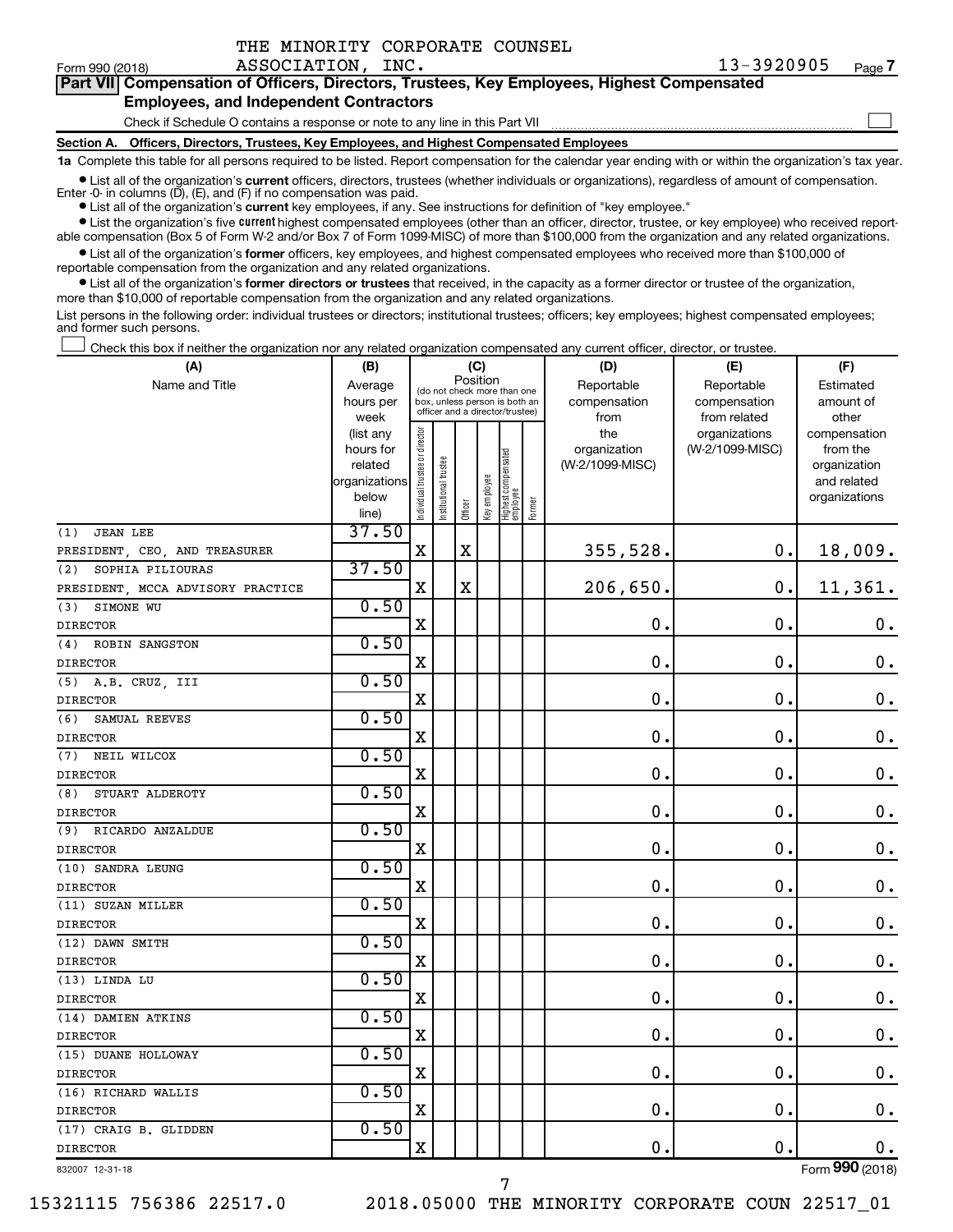| THE MINORITY CORPORATE COUNSEL                                                                                                                                                                                                                              |                                                                              |                                                                                                                    |                       |         |              |                                   |        |                                                |                                                  |                               |                                                                                   |                             |
|-------------------------------------------------------------------------------------------------------------------------------------------------------------------------------------------------------------------------------------------------------------|------------------------------------------------------------------------------|--------------------------------------------------------------------------------------------------------------------|-----------------------|---------|--------------|-----------------------------------|--------|------------------------------------------------|--------------------------------------------------|-------------------------------|-----------------------------------------------------------------------------------|-----------------------------|
| ASSOCIATION, INC.<br>Form 990 (2018)                                                                                                                                                                                                                        |                                                                              |                                                                                                                    |                       |         |              |                                   |        |                                                | 13-3920905                                       |                               |                                                                                   | Page 8                      |
| Part VII Section A. Officers, Directors, Trustees, Key Employees, and Highest Compensated Employees (continued)<br>(A)<br>Name and title                                                                                                                    | (B)<br>Average<br>hours per                                                  | (C)<br>Position<br>(do not check more than one<br>box, unless person is both an<br>officer and a director/trustee) |                       |         |              |                                   |        | (D)<br>Reportable<br>compensation              | (E)<br>Reportable<br>compensation                | (F)<br>Estimated<br>amount of |                                                                                   |                             |
|                                                                                                                                                                                                                                                             | week<br>(list any<br>hours for<br>related<br>organizations<br>below<br>line) | Individual trustee or director                                                                                     | Institutional trustee | Officer | Key employee | Highest compensated<br>  employee | Former | from<br>the<br>organization<br>(W-2/1099-MISC) | from related<br>organizations<br>(W-2/1099-MISC) |                               | other<br>compensation<br>from the<br>organization<br>and related<br>organizations |                             |
| (18) KIRKLAND HICKS<br><b>DIRECTOR</b>                                                                                                                                                                                                                      | 0.50                                                                         | Χ                                                                                                                  |                       |         |              |                                   |        | $\mathbf 0$ .                                  | О.                                               |                               |                                                                                   | 0.                          |
| (19) LANESHA MINNIX<br><b>DIRECTOR</b>                                                                                                                                                                                                                      | 0.50                                                                         | X                                                                                                                  |                       |         |              |                                   |        | 0.                                             | О.                                               |                               |                                                                                   | 0.                          |
| (20) PAULA SCHAUWECKER<br><b>DIRECTOR</b>                                                                                                                                                                                                                   | 0.50                                                                         | Χ                                                                                                                  |                       |         |              |                                   |        | $\mathbf 0$ .                                  | О.                                               |                               |                                                                                   | 0.                          |
| (21) JOSEPH CENTENO                                                                                                                                                                                                                                         | 0.50                                                                         |                                                                                                                    |                       |         |              |                                   |        |                                                |                                                  |                               |                                                                                   |                             |
| <b>DIRECTOR</b>                                                                                                                                                                                                                                             |                                                                              | Χ                                                                                                                  |                       |         |              |                                   |        | 0.                                             | 0.                                               |                               |                                                                                   | 0.                          |
|                                                                                                                                                                                                                                                             |                                                                              |                                                                                                                    |                       |         |              |                                   |        |                                                |                                                  |                               |                                                                                   |                             |
|                                                                                                                                                                                                                                                             |                                                                              |                                                                                                                    |                       |         |              |                                   |        |                                                |                                                  |                               |                                                                                   |                             |
|                                                                                                                                                                                                                                                             |                                                                              |                                                                                                                    |                       |         |              |                                   |        | 562, 178.                                      | $\overline{0}$ .                                 |                               |                                                                                   | 29,370.                     |
| c Total from continuation sheets to Part VII, Section A manuscreen continuum                                                                                                                                                                                |                                                                              |                                                                                                                    |                       |         |              |                                   |        | $\overline{0}$ .<br>562, 178.                  | σ.<br>σ.                                         |                               |                                                                                   | $\overline{0}$ .<br>29,370. |
| Total number of individuals (including but not limited to those listed above) who received more than \$100,000 of reportable<br>$\mathbf{2}$<br>compensation from the organization $\blacktriangleright$                                                    |                                                                              |                                                                                                                    |                       |         |              |                                   |        |                                                |                                                  |                               |                                                                                   | 2                           |
| Did the organization list any former officer, director, or trustee, key employee, or highest compensated employee on<br>3                                                                                                                                   |                                                                              |                                                                                                                    |                       |         |              |                                   |        |                                                |                                                  |                               | Yes                                                                               | No                          |
| line 1a? If "Yes," complete Schedule J for such individual<br>For any individual listed on line 1a, is the sum of reportable compensation and other compensation from the organization<br>4                                                                 |                                                                              |                                                                                                                    |                       |         |              |                                   |        |                                                |                                                  | 3                             |                                                                                   | x                           |
| and related organizations greater than \$150,000? If "Yes," complete Schedule J for such individual<br>Did any person listed on line 1a receive or accrue compensation from any unrelated organization or individual for services<br>5                      |                                                                              |                                                                                                                    |                       |         |              |                                   |        |                                                |                                                  | 4                             | х                                                                                 |                             |
| <b>Section B. Independent Contractors</b>                                                                                                                                                                                                                   |                                                                              |                                                                                                                    |                       |         |              |                                   |        |                                                |                                                  | 5                             |                                                                                   | x                           |
| Complete this table for your five highest compensated independent contractors that received more than \$100,000 of compensation from<br>1<br>the organization. Report compensation for the calendar year ending with or within the organization's tax year. |                                                                              |                                                                                                                    |                       |         |              |                                   |        |                                                |                                                  |                               |                                                                                   |                             |
| (A)<br>Name and business address                                                                                                                                                                                                                            |                                                                              |                                                                                                                    | <b>NONE</b>           |         |              |                                   |        | (B)<br>Description of services                 |                                                  |                               | (C)<br>Compensation                                                               |                             |
|                                                                                                                                                                                                                                                             |                                                                              |                                                                                                                    |                       |         |              |                                   |        |                                                |                                                  |                               |                                                                                   |                             |
|                                                                                                                                                                                                                                                             |                                                                              |                                                                                                                    |                       |         |              |                                   |        |                                                |                                                  |                               |                                                                                   |                             |
|                                                                                                                                                                                                                                                             |                                                                              |                                                                                                                    |                       |         |              |                                   |        |                                                |                                                  |                               |                                                                                   |                             |
|                                                                                                                                                                                                                                                             |                                                                              |                                                                                                                    |                       |         |              |                                   |        |                                                |                                                  |                               |                                                                                   |                             |
|                                                                                                                                                                                                                                                             |                                                                              |                                                                                                                    |                       |         |              |                                   |        |                                                |                                                  |                               |                                                                                   |                             |
| mber of indonendent contractors (including but not limited to these listed above) who resolved                                                                                                                                                              |                                                                              |                                                                                                                    |                       |         |              |                                   |        |                                                |                                                  |                               |                                                                                   |                             |

**2** Total number of independent contractors (including but not limited to those listed above) who received more than \$100,000 of compensation from the organization | 0

832008 12-31-18

8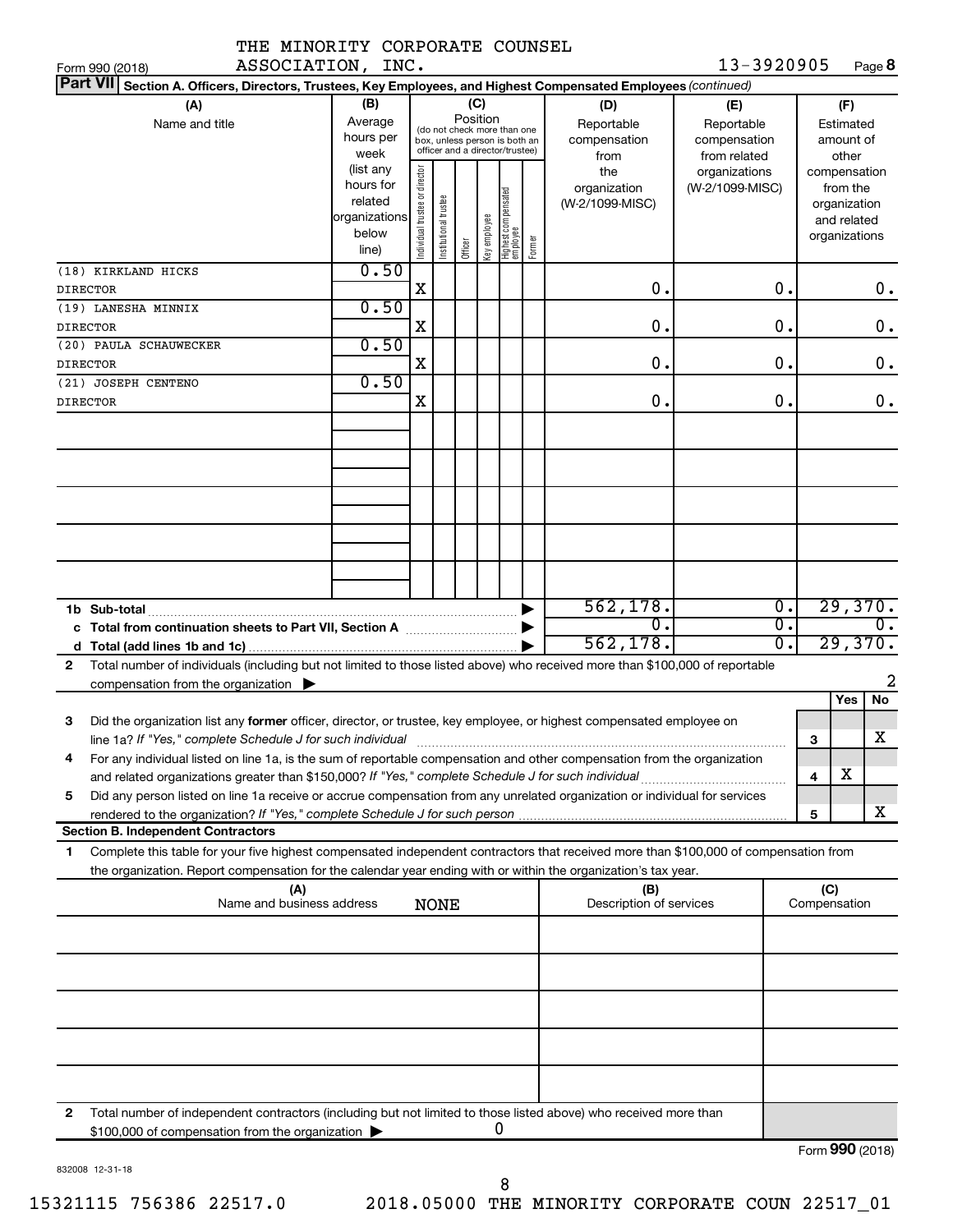|  |                   | THE MINORITY CORPORATE COUNSEL |  |
|--|-------------------|--------------------------------|--|
|  | ASSOCIATION, INC. |                                |  |

|                                                           | <b>Part VIII</b> | <b>Statement of Revenue</b>                                                                                                                                                                                                    |                |                                |                      |                                                 |                                         |                                                                    |
|-----------------------------------------------------------|------------------|--------------------------------------------------------------------------------------------------------------------------------------------------------------------------------------------------------------------------------|----------------|--------------------------------|----------------------|-------------------------------------------------|-----------------------------------------|--------------------------------------------------------------------|
|                                                           |                  |                                                                                                                                                                                                                                |                |                                |                      |                                                 |                                         |                                                                    |
|                                                           |                  |                                                                                                                                                                                                                                |                |                                | (A)<br>Total revenue | (B)<br>Related or<br>exempt function<br>revenue | (C)<br>Unrelated<br>business<br>revenue | (D)<br>Revenue excluded<br>from tax under<br>sections<br>512 - 514 |
|                                                           |                  | 1 a Federated campaigns                                                                                                                                                                                                        | 1a             |                                |                      |                                                 |                                         |                                                                    |
|                                                           |                  | <b>b</b> Membership dues                                                                                                                                                                                                       | 1b             | 1,428,457.                     |                      |                                                 |                                         |                                                                    |
|                                                           |                  | c Fundraising events                                                                                                                                                                                                           | 1c             |                                |                      |                                                 |                                         |                                                                    |
|                                                           |                  | d Related organizations<br>.                                                                                                                                                                                                   | 1d             |                                |                      |                                                 |                                         |                                                                    |
|                                                           |                  | e Government grants (contributions)                                                                                                                                                                                            | 1e             |                                |                      |                                                 |                                         |                                                                    |
|                                                           |                  | f All other contributions, gifts, grants, and                                                                                                                                                                                  |                |                                |                      |                                                 |                                         |                                                                    |
|                                                           |                  | similar amounts not included above                                                                                                                                                                                             | 1f             | 1,359,751.                     |                      |                                                 |                                         |                                                                    |
| Contributions, Gifts, Grants<br>and Other Similar Amounts |                  | g Noncash contributions included in lines 1a-1f: \$                                                                                                                                                                            |                |                                |                      |                                                 |                                         |                                                                    |
|                                                           |                  |                                                                                                                                                                                                                                |                |                                | 2,788,208.           |                                                 |                                         |                                                                    |
|                                                           | 2 a              | PROGRAMS AND DINNER                                                                                                                                                                                                            |                | <b>Business Code</b><br>900099 | 253,089.             | 253,089.                                        |                                         |                                                                    |
|                                                           | b                | <b>CONFERENCES</b>                                                                                                                                                                                                             |                | 900099                         | 192,118.             | 192,118.                                        |                                         |                                                                    |
|                                                           | c                | <b>JOB BANK</b>                                                                                                                                                                                                                |                | 900099                         | 82,543.              | 82,543                                          |                                         |                                                                    |
|                                                           |                  | d PUBLICATION INCOME                                                                                                                                                                                                           |                | 900099                         | 64,568.              | 64,568                                          |                                         |                                                                    |
| Program Service<br>Revenue                                |                  | VAULT DIVERSITY SURVEY                                                                                                                                                                                                         |                | 900099                         | 25,228.              | 25,228                                          |                                         |                                                                    |
|                                                           |                  | All other program service revenue                                                                                                                                                                                              |                |                                |                      |                                                 |                                         |                                                                    |
|                                                           |                  |                                                                                                                                                                                                                                |                |                                | 617,546.             |                                                 |                                         |                                                                    |
|                                                           | 3                | Investment income (including dividends, interest, and                                                                                                                                                                          |                |                                |                      |                                                 |                                         |                                                                    |
|                                                           |                  |                                                                                                                                                                                                                                |                |                                | 97,599.              |                                                 |                                         | 97,599.                                                            |
|                                                           | 4                | Income from investment of tax-exempt bond proceeds                                                                                                                                                                             |                |                                |                      |                                                 |                                         |                                                                    |
|                                                           | 5                |                                                                                                                                                                                                                                |                |                                |                      |                                                 |                                         |                                                                    |
|                                                           |                  |                                                                                                                                                                                                                                | (i) Real       | (ii) Personal                  |                      |                                                 |                                         |                                                                    |
|                                                           |                  | 6 a Gross rents                                                                                                                                                                                                                |                |                                |                      |                                                 |                                         |                                                                    |
|                                                           |                  | <b>b</b> Less: rental expenses                                                                                                                                                                                                 |                |                                |                      |                                                 |                                         |                                                                    |
|                                                           |                  | c Rental income or (loss)                                                                                                                                                                                                      |                |                                |                      |                                                 |                                         |                                                                    |
|                                                           |                  | 7 a Gross amount from sales of                                                                                                                                                                                                 | (i) Securities | (ii) Other                     |                      |                                                 |                                         |                                                                    |
|                                                           |                  | assets other than inventory                                                                                                                                                                                                    | 2,085,242.     |                                |                      |                                                 |                                         |                                                                    |
|                                                           |                  | <b>b</b> Less: cost or other basis                                                                                                                                                                                             |                |                                |                      |                                                 |                                         |                                                                    |
|                                                           |                  | and sales expenses                                                                                                                                                                                                             | 1,961,492.     |                                |                      |                                                 |                                         |                                                                    |
|                                                           |                  |                                                                                                                                                                                                                                | 123,750.       |                                |                      |                                                 |                                         |                                                                    |
|                                                           |                  |                                                                                                                                                                                                                                |                | ▶                              | 123,750.             |                                                 |                                         | 123,750.                                                           |
|                                                           |                  | 8 a Gross income from fundraising events (not                                                                                                                                                                                  |                |                                |                      |                                                 |                                         |                                                                    |
|                                                           |                  | including \$<br><u> 1990 - John Barn Barn, amerikansk politiker</u>                                                                                                                                                            | of             |                                |                      |                                                 |                                         |                                                                    |
|                                                           |                  | contributions reported on line 1c). See                                                                                                                                                                                        |                |                                |                      |                                                 |                                         |                                                                    |
| <b>Other Revenue</b>                                      |                  |                                                                                                                                                                                                                                |                |                                |                      |                                                 |                                         |                                                                    |
|                                                           |                  |                                                                                                                                                                                                                                |                | b                              |                      |                                                 |                                         |                                                                    |
|                                                           |                  |                                                                                                                                                                                                                                |                |                                |                      |                                                 |                                         |                                                                    |
|                                                           |                  | 9 a Gross income from gaming activities. See                                                                                                                                                                                   |                |                                |                      |                                                 |                                         |                                                                    |
|                                                           |                  | <b>b</b> Less: direct expenses <b>contained b</b>                                                                                                                                                                              |                |                                |                      |                                                 |                                         |                                                                    |
|                                                           |                  |                                                                                                                                                                                                                                |                |                                |                      |                                                 |                                         |                                                                    |
|                                                           |                  | 10 a Gross sales of inventory, less returns                                                                                                                                                                                    |                |                                |                      |                                                 |                                         |                                                                    |
|                                                           |                  |                                                                                                                                                                                                                                |                |                                |                      |                                                 |                                         |                                                                    |
|                                                           |                  |                                                                                                                                                                                                                                |                |                                |                      |                                                 |                                         |                                                                    |
|                                                           |                  | c Net income or (loss) from sales of inventory                                                                                                                                                                                 |                |                                |                      |                                                 |                                         |                                                                    |
|                                                           |                  | Miscellaneous Revenue                                                                                                                                                                                                          |                | <b>Business Code</b>           |                      |                                                 |                                         |                                                                    |
|                                                           | 11a              |                                                                                                                                                                                                                                |                |                                |                      |                                                 |                                         |                                                                    |
|                                                           | b                | <u> 1989 - Johann John Stein, markin fan it ferstjer fan it ferstjer fan it ferstjer fan it ferstjer fan it fers</u>                                                                                                           |                |                                |                      |                                                 |                                         |                                                                    |
|                                                           | с                | <u> 1989 - Johann Barn, mars an t-Amerikaansk kommunister (</u>                                                                                                                                                                |                |                                |                      |                                                 |                                         |                                                                    |
|                                                           |                  |                                                                                                                                                                                                                                |                |                                |                      |                                                 |                                         |                                                                    |
|                                                           |                  |                                                                                                                                                                                                                                |                |                                |                      |                                                 |                                         |                                                                    |
|                                                           | 12               | Total revenue. See instructions [101] [101] [101] [101] [101] [101] [101] [101] [101] [101] [101] [101] [101] [101] [101] [101] [101] [101] [101] [101] [101] [101] [101] [101] [101] [101] [101] [101] [101] [101] [101] [101 |                |                                | 3,627,103.           | 617,546.                                        | 0.                                      | 221,349.<br>Form 990 (2018)                                        |
|                                                           | 832009 12-31-18  |                                                                                                                                                                                                                                |                |                                | 9                    |                                                 |                                         |                                                                    |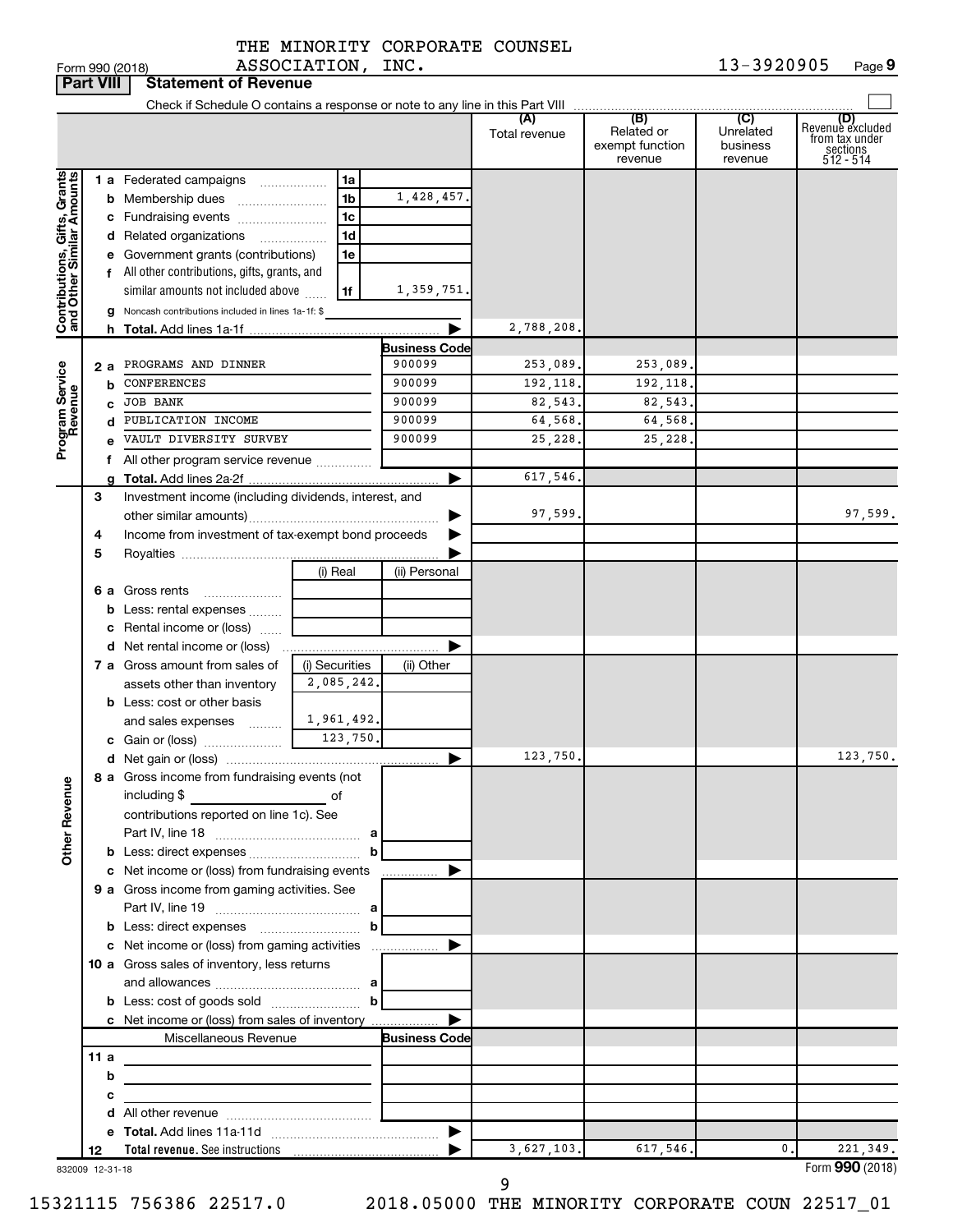| Form 990 (2018) | ASSOCIATION, INC.                               | 13-3920905 $_{Page}$ 10 |  |
|-----------------|-------------------------------------------------|-------------------------|--|
|                 | <b>Part IX Statement of Functional Expenses</b> |                         |  |

*Section 501(c)(3) and 501(c)(4) organizations must complete all columns. All other organizations must complete column (A).*

|              | Check if Schedule O contains a response or note to any line in this Part IX                              |                                  |                                    |                                           |                                |  |  |  |  |
|--------------|----------------------------------------------------------------------------------------------------------|----------------------------------|------------------------------------|-------------------------------------------|--------------------------------|--|--|--|--|
|              | Do not include amounts reported on lines 6b,<br>7b, 8b, 9b, and 10b of Part VIII.                        | (A)<br>Total expenses            | (B)<br>Program service<br>expenses | (C)<br>Management and<br>general expenses | (D)<br>Fundraising<br>expenses |  |  |  |  |
| 1.           | Grants and other assistance to domestic organizations                                                    |                                  |                                    |                                           |                                |  |  |  |  |
|              | and domestic governments. See Part IV, line 21                                                           |                                  |                                    |                                           |                                |  |  |  |  |
| $\mathbf{2}$ | Grants and other assistance to domestic                                                                  |                                  |                                    |                                           |                                |  |  |  |  |
|              | individuals. See Part IV, line 22                                                                        | 175,000.                         | 175,000.                           |                                           |                                |  |  |  |  |
| 3            | Grants and other assistance to foreign                                                                   |                                  |                                    |                                           |                                |  |  |  |  |
|              | organizations, foreign governments, and foreign                                                          |                                  |                                    |                                           |                                |  |  |  |  |
|              | individuals. See Part IV, lines 15 and 16                                                                |                                  |                                    |                                           |                                |  |  |  |  |
| 4            | Benefits paid to or for members                                                                          |                                  |                                    |                                           |                                |  |  |  |  |
| 5            | Compensation of current officers, directors,                                                             |                                  |                                    |                                           |                                |  |  |  |  |
|              | trustees, and key employees                                                                              | 591,548.                         | 249,308.                           | 342,240.                                  |                                |  |  |  |  |
| 6            | Compensation not included above, to disqualified                                                         |                                  |                                    |                                           |                                |  |  |  |  |
|              | persons (as defined under section 4958(f)(1)) and                                                        |                                  |                                    |                                           |                                |  |  |  |  |
|              | persons described in section 4958(c)(3)(B)                                                               |                                  |                                    |                                           |                                |  |  |  |  |
| 7            | Other salaries and wages                                                                                 | 368,806.                         | 155,434.                           | 213,372.                                  |                                |  |  |  |  |
| 8            | Pension plan accruals and contributions (include                                                         |                                  |                                    |                                           |                                |  |  |  |  |
|              | section 401(k) and 403(b) employer contributions)                                                        | 12,929.<br>$\overline{23,410}$ . | $\frac{5,449}{9,866}$              | $\frac{7,480}{13,544}$                    |                                |  |  |  |  |
| 9            | Other employee benefits                                                                                  | 55,017.                          |                                    |                                           |                                |  |  |  |  |
| 10           |                                                                                                          |                                  | 23,187.                            | 31,830.                                   |                                |  |  |  |  |
| 11           | Fees for services (non-employees):                                                                       |                                  |                                    |                                           |                                |  |  |  |  |
| а            |                                                                                                          | 17,052.                          |                                    | 17,052.                                   |                                |  |  |  |  |
| b            |                                                                                                          | 100, 138.                        |                                    | 100, 138.                                 |                                |  |  |  |  |
| c            |                                                                                                          |                                  |                                    |                                           |                                |  |  |  |  |
| d            |                                                                                                          |                                  |                                    |                                           |                                |  |  |  |  |
|              | Professional fundraising services. See Part IV, line 17                                                  | 70,857.                          |                                    | 70,857.                                   |                                |  |  |  |  |
| f<br>g       | Investment management fees<br>Other. (If line 11g amount exceeds 10% of line 25,                         |                                  |                                    |                                           |                                |  |  |  |  |
|              | column (A) amount, list line 11g expenses on Sch O.)                                                     | 226,235.                         | 181,619.                           | 44,616.                                   |                                |  |  |  |  |
| 12           |                                                                                                          | 260,049.                         | 165,892.                           | 94, 157.                                  |                                |  |  |  |  |
| 13           |                                                                                                          | 133,789.                         | 22,433.                            | 111, 356.                                 |                                |  |  |  |  |
| 14           |                                                                                                          | 58,518.                          | 35,335.                            | 23, 183.                                  |                                |  |  |  |  |
| 15           |                                                                                                          |                                  |                                    |                                           |                                |  |  |  |  |
| 16           |                                                                                                          | 7,747.                           | 3,053.                             | 4,694.                                    |                                |  |  |  |  |
| 17           |                                                                                                          | 74,428.                          | 31, 367.                           | 43,061.                                   |                                |  |  |  |  |
| 18           | Payments of travel or entertainment expenses                                                             |                                  |                                    |                                           |                                |  |  |  |  |
|              | for any federal, state, or local public officials                                                        |                                  |                                    |                                           |                                |  |  |  |  |
| 19           | Conferences, conventions, and meetings                                                                   | 1, 272, 300.                     | 1,251,692.                         | 20,608.                                   |                                |  |  |  |  |
| 20           | Interest                                                                                                 | 13,500.                          |                                    | 13,500.                                   |                                |  |  |  |  |
| 21           |                                                                                                          |                                  |                                    |                                           |                                |  |  |  |  |
| 22           | Depreciation, depletion, and amortization                                                                | 35,890.                          |                                    | 35,890.                                   |                                |  |  |  |  |
| 23           | Insurance                                                                                                | 17,647.                          |                                    | 17,647.                                   |                                |  |  |  |  |
| 24           | Other expenses. Itemize expenses not covered<br>above. (List miscellaneous expenses in line 24e. If line |                                  |                                    |                                           |                                |  |  |  |  |
|              | 24e amount exceeds 10% of line 25, column (A)                                                            |                                  |                                    |                                           |                                |  |  |  |  |
|              | amount, list line 24e expenses on Schedule O.)                                                           |                                  |                                    |                                           |                                |  |  |  |  |
| a            | <b>RESEARCH</b>                                                                                          | 107,531.                         | 107,531.                           |                                           |                                |  |  |  |  |
| b            | MAGAZINES & PUBLICATION                                                                                  | 92,594.<br>7,294.                | 90,948.                            | 1,646.<br>7,294.                          |                                |  |  |  |  |
| C            | GENERAL CHARITABLE CONT<br>DUES AND SUBSCRIPTION                                                         | 3,915.                           |                                    | 3,915.                                    |                                |  |  |  |  |
| d            |                                                                                                          | 3,355.                           |                                    | 3,355.                                    |                                |  |  |  |  |
|              | e All other expenses<br>Total functional expenses. Add lines 1 through 24e                               | 3,729,549.                       | 2,508,114.                         | 1, 221, 435.                              | $\overline{0}$ .               |  |  |  |  |
| 25<br>26     | <b>Joint costs.</b> Complete this line only if the organization                                          |                                  |                                    |                                           |                                |  |  |  |  |
|              | reported in column (B) joint costs from a combined                                                       |                                  |                                    |                                           |                                |  |  |  |  |
|              | educational campaign and fundraising solicitation.                                                       |                                  |                                    |                                           |                                |  |  |  |  |
|              | Check here $\blacktriangleright$<br>if following SOP 98-2 (ASC 958-720)                                  |                                  |                                    |                                           |                                |  |  |  |  |
|              |                                                                                                          |                                  |                                    |                                           |                                |  |  |  |  |

832010 12-31-18

15321115 756386 22517.0 2018.05000 THE MINORITY CORPORATE COUN 22517\_01

10

Form (2018) **990**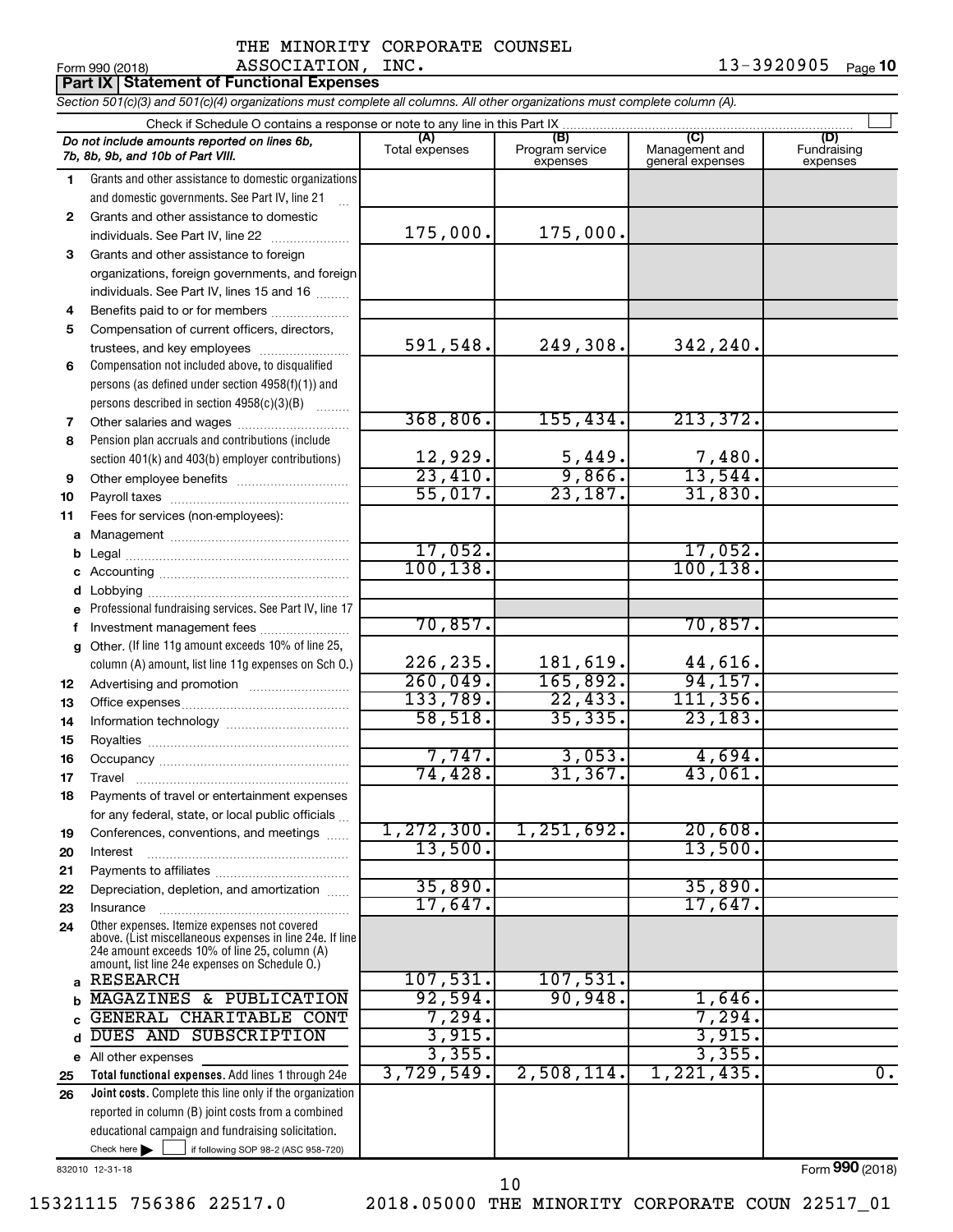| Form 990 (2018) |                               |  |
|-----------------|-------------------------------|--|
|                 | <b>Part X   Balance Sheet</b> |  |

|                             |          |                                                                                                                                     |                 |                       | (A)<br>Beginning of year |                 | (B)<br>End of year      |
|-----------------------------|----------|-------------------------------------------------------------------------------------------------------------------------------------|-----------------|-----------------------|--------------------------|-----------------|-------------------------|
|                             | 1        |                                                                                                                                     |                 |                       | 69,959.                  | $\mathbf{1}$    | 356, 160.               |
|                             | 2        |                                                                                                                                     | 345, 112.       | $\overline{2}$        | 317,432.                 |                 |                         |
|                             | з        |                                                                                                                                     |                 |                       |                          | 3               |                         |
|                             | 4        |                                                                                                                                     |                 | 378,623.              | 4                        | 354, 173.       |                         |
|                             | 5        | Loans and other receivables from current and former officers, directors,                                                            |                 |                       |                          |                 |                         |
|                             |          | trustees, key employees, and highest compensated employees. Complete                                                                |                 |                       |                          |                 |                         |
|                             |          | Part II of Schedule L                                                                                                               |                 |                       |                          | 5               |                         |
|                             | 6        | Loans and other receivables from other disqualified persons (as defined under                                                       |                 |                       |                          |                 |                         |
|                             |          | section 4958(f)(1)), persons described in section 4958(c)(3)(B), and contributing                                                   |                 |                       |                          |                 |                         |
|                             |          | employers and sponsoring organizations of section 501(c)(9) voluntary                                                               |                 |                       |                          |                 |                         |
|                             |          | employees' beneficiary organizations (see instr). Complete Part II of Sch L                                                         |                 |                       |                          | 6               |                         |
| Assets                      | 7        |                                                                                                                                     |                 |                       |                          | $\overline{7}$  |                         |
|                             | 8        |                                                                                                                                     |                 |                       |                          | 8               |                         |
|                             | 9        | Prepaid expenses and deferred charges                                                                                               |                 |                       | 135, 346.                | 9               | 12,510.                 |
|                             |          | <b>10a</b> Land, buildings, and equipment: cost or other                                                                            |                 |                       |                          |                 |                         |
|                             |          | basis. Complete Part VI of Schedule D  10a                                                                                          |                 | 177,792.<br>114, 237. |                          |                 |                         |
|                             |          |                                                                                                                                     | 10 <sub>b</sub> |                       | 94, 357.<br>3,683,205.   | 10 <sub>c</sub> | 63,555.<br>3, 246, 747. |
|                             | 11       |                                                                                                                                     |                 |                       |                          | 11              |                         |
|                             | 12       |                                                                                                                                     |                 |                       |                          | 12              |                         |
|                             | 13       |                                                                                                                                     |                 |                       |                          | 13              |                         |
|                             | 14       |                                                                                                                                     |                 |                       |                          | 14              |                         |
|                             | 15       |                                                                                                                                     |                 |                       | 4,706,602.               | 15<br>16        | 4,350,577.              |
|                             | 16<br>17 |                                                                                                                                     |                 |                       | 97,160.                  | 17              | 284, 376.               |
|                             | 18       |                                                                                                                                     |                 |                       |                          | 18              |                         |
|                             | 19       |                                                                                                                                     |                 | 25,000.               | 19                       | 95,500.         |                         |
|                             | 20       |                                                                                                                                     |                 |                       |                          | 20              |                         |
|                             | 21       | Escrow or custodial account liability. Complete Part IV of Schedule D                                                               |                 |                       |                          | 21              |                         |
|                             | 22       | Loans and other payables to current and former officers, directors, trustees,                                                       |                 |                       |                          |                 |                         |
| Liabilities                 |          | key employees, highest compensated employees, and disqualified persons.                                                             |                 |                       |                          |                 |                         |
|                             |          |                                                                                                                                     |                 |                       |                          | 22              |                         |
|                             | 23       | Secured mortgages and notes payable to unrelated third parties <i>manumum</i>                                                       |                 |                       |                          | 23              |                         |
|                             | 24       | Unsecured notes and loans payable to unrelated third parties                                                                        |                 |                       | 200,000.                 | 24              | 201,833.                |
|                             | 25       | Other liabilities (including federal income tax, payables to related third                                                          |                 |                       |                          |                 |                         |
|                             |          | parties, and other liabilities not included on lines 17-24). Complete Part X of                                                     |                 |                       |                          |                 |                         |
|                             |          | Schedule D                                                                                                                          |                 |                       | 103,512.                 | 25              | 148,593.                |
|                             | 26       | Total liabilities. Add lines 17 through 25                                                                                          |                 |                       | 425,672.                 | 26              | 730, 302.               |
|                             |          | Organizations that follow SFAS 117 (ASC 958), check here $\blacktriangleright \begin{array}{ c } \hline X & \hline \end{array}$ and |                 |                       |                          |                 |                         |
|                             |          | complete lines 27 through 29, and lines 33 and 34.                                                                                  |                 |                       |                          |                 |                         |
|                             | 27       |                                                                                                                                     |                 |                       | 4,280,930.               | 27              | 3,499,454.              |
|                             | 28       |                                                                                                                                     |                 |                       | $\overline{0}$ .         | 28              | 120,821.                |
|                             | 29       | Permanently restricted net assets                                                                                                   |                 |                       |                          | 29              |                         |
|                             |          | Organizations that do not follow SFAS 117 (ASC 958), check here ▶                                                                   |                 |                       |                          |                 |                         |
|                             |          | and complete lines 30 through 34.                                                                                                   |                 |                       |                          |                 |                         |
|                             | 30       |                                                                                                                                     |                 |                       |                          | 30              |                         |
|                             | 31       | Paid-in or capital surplus, or land, building, or equipment fund                                                                    |                 |                       |                          | 31              |                         |
| Net Assets or Fund Balances | 32       | Retained earnings, endowment, accumulated income, or other funds                                                                    |                 |                       | 4,280,930.               | 32              | 3,620,275.              |
|                             | 33       |                                                                                                                                     |                 |                       | 4,706,602.               | 33              | 4,350,577.              |
|                             | 34       |                                                                                                                                     |                 |                       |                          | 34              |                         |

Form (2018) **990**

832011 12-31-18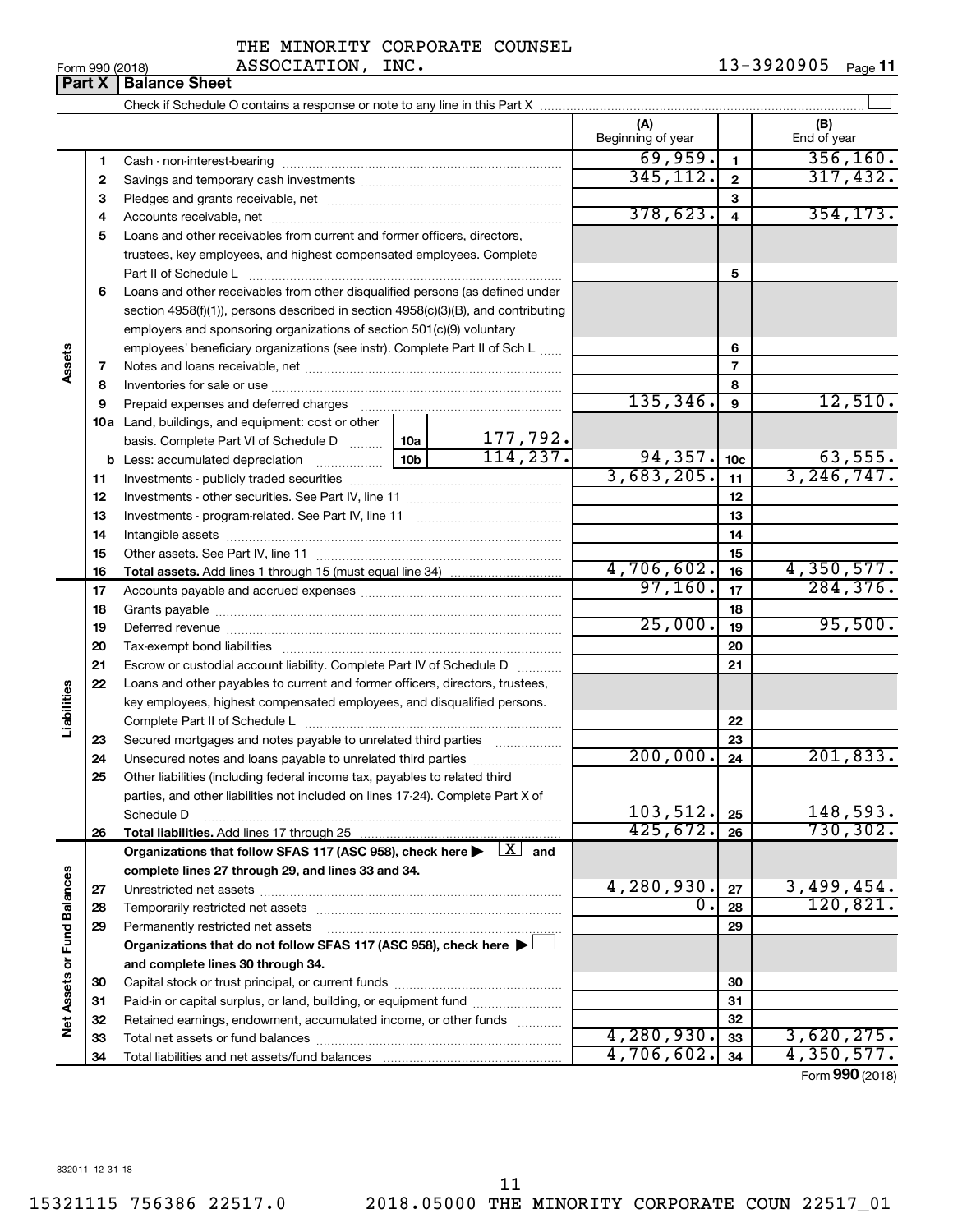| 13-3920905<br>ASSOCIATION, INC.<br>Form 990 (2018)                                                                                                                                                                                       |                |            |                         |
|------------------------------------------------------------------------------------------------------------------------------------------------------------------------------------------------------------------------------------------|----------------|------------|-------------------------|
|                                                                                                                                                                                                                                          |                |            | Page 12                 |
| Part XI   Reconciliation of Net Assets                                                                                                                                                                                                   |                |            |                         |
|                                                                                                                                                                                                                                          |                |            |                         |
|                                                                                                                                                                                                                                          |                |            |                         |
| 1<br>1                                                                                                                                                                                                                                   | 3,627,103.     |            |                         |
| $\overline{2}$<br>2                                                                                                                                                                                                                      | 3,729,549.     |            |                         |
| 3<br>з                                                                                                                                                                                                                                   | $-102, 446.$   |            |                         |
| $\overline{\mathbf{4}}$<br>4                                                                                                                                                                                                             | 4, 280, 930.   |            |                         |
| 5<br>Net unrealized gains (losses) on investments [11] matter than the control of the state of the state of the state of the state of the state of the state of the state of the state of the state of the state of the state of th<br>5 |                |            | $-558, 209.$            |
| 6<br>Donated services and use of facilities<br>6                                                                                                                                                                                         |                |            |                         |
| $\overline{7}$<br>7<br>Investment expenses                                                                                                                                                                                               |                |            |                         |
| 8<br>8<br>Prior period adjustments                                                                                                                                                                                                       |                |            |                         |
| 9<br>9                                                                                                                                                                                                                                   |                |            | $\overline{0}$ .        |
| Net assets or fund balances at end of year. Combine lines 3 through 9 (must equal Part X, line 33,<br>10                                                                                                                                 |                |            |                         |
| 10<br>column (B))                                                                                                                                                                                                                        | 3,620,275.     |            |                         |
| Part XII Financial Statements and Reporting                                                                                                                                                                                              |                |            |                         |
|                                                                                                                                                                                                                                          |                |            | $\overline{\mathbf{X}}$ |
|                                                                                                                                                                                                                                          |                | <b>Yes</b> | No                      |
| $\mathbf{X}$ Accrual<br>Accounting method used to prepare the Form 990: $\Box$ Cash<br>Other<br>1                                                                                                                                        |                |            |                         |
| If the organization changed its method of accounting from a prior year or checked "Other," explain in Schedule O.                                                                                                                        |                |            |                         |
|                                                                                                                                                                                                                                          | 2a             |            | Х                       |
| If "Yes," check a box below to indicate whether the financial statements for the year were compiled or reviewed on a                                                                                                                     |                |            |                         |
| separate basis, consolidated basis, or both:                                                                                                                                                                                             |                |            |                         |
| Separate basis<br><b>Consolidated basis</b><br>Both consolidated and separate basis                                                                                                                                                      |                |            |                         |
| <b>b</b> Were the organization's financial statements audited by an independent accountant?                                                                                                                                              | 2 <sub>b</sub> | х          |                         |
| If "Yes," check a box below to indicate whether the financial statements for the year were audited on a separate basis,                                                                                                                  |                |            |                         |
| consolidated basis, or both:                                                                                                                                                                                                             |                |            |                         |
| $ \mathbf{X} $ Separate basis<br>Consolidated basis<br>Both consolidated and separate basis                                                                                                                                              |                |            |                         |
| c If "Yes" to line 2a or 2b, does the organization have a committee that assumes responsibility for oversight of the audit,                                                                                                              |                |            |                         |
|                                                                                                                                                                                                                                          | 2c             | х          |                         |
| If the organization changed either its oversight process or selection process during the tax year, explain in Schedule O.                                                                                                                |                |            |                         |
| 3a As a result of a federal award, was the organization required to undergo an audit or audits as set forth in the Single Audit                                                                                                          |                |            |                         |
|                                                                                                                                                                                                                                          | За             |            | X                       |
| b If "Yes," did the organization undergo the required audit or audits? If the organization did not undergo the required audit                                                                                                            |                |            |                         |
|                                                                                                                                                                                                                                          | 3b             | <b>000</b> |                         |

Form (2018) **990**

832012 12-31-18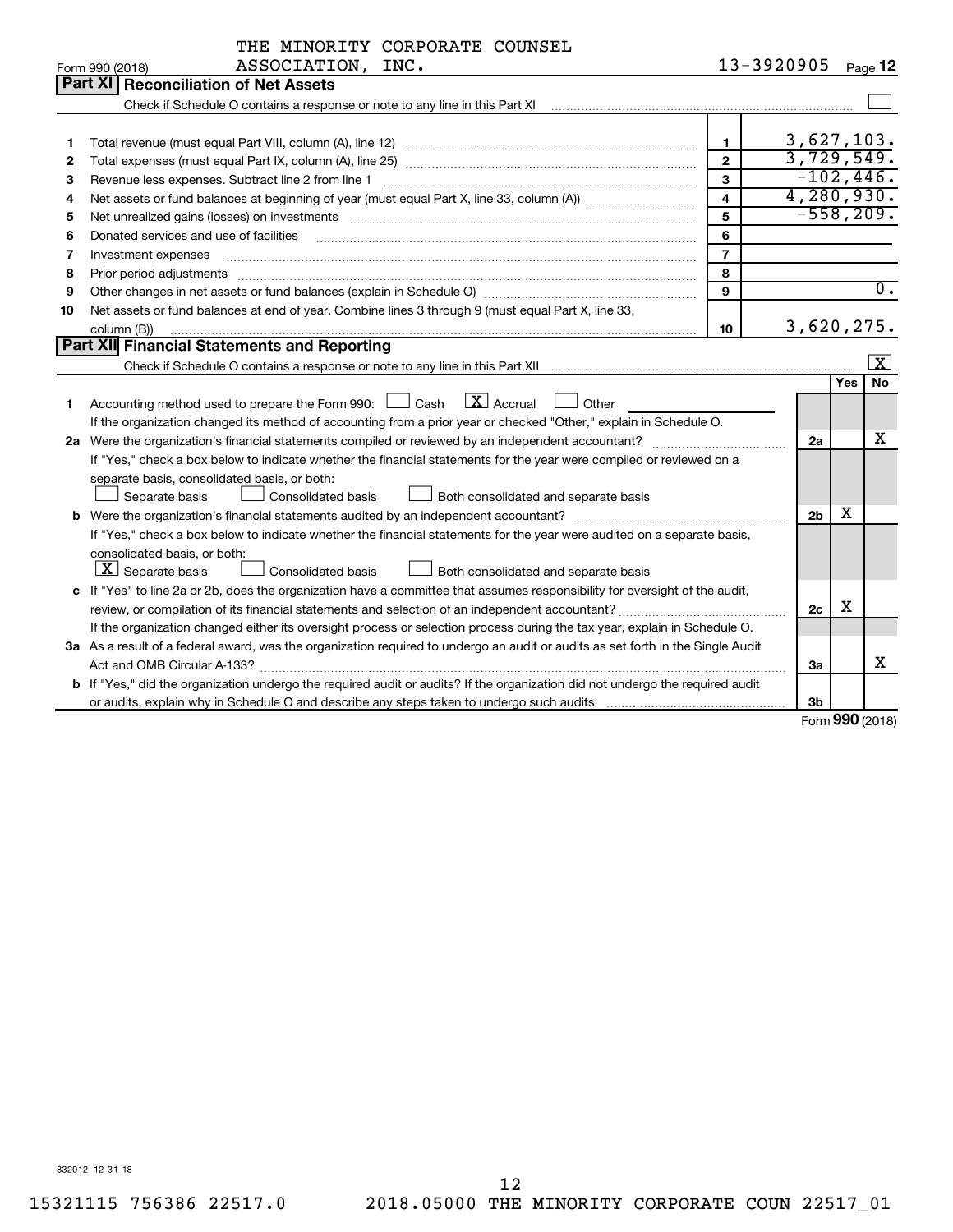| <b>SCHEDULE A</b>                                                        |                                                                                                                         | <b>Public Charity Status and Public Support</b>                                                                                                                                                                                               |     |                                                                |                            |  | OMB No. 1545-0047                     |
|--------------------------------------------------------------------------|-------------------------------------------------------------------------------------------------------------------------|-----------------------------------------------------------------------------------------------------------------------------------------------------------------------------------------------------------------------------------------------|-----|----------------------------------------------------------------|----------------------------|--|---------------------------------------|
| (Form 990 or 990-EZ)                                                     |                                                                                                                         |                                                                                                                                                                                                                                               |     |                                                                |                            |  |                                       |
|                                                                          | Complete if the organization is a section 501(c)(3) organization or a section<br>4947(a)(1) nonexempt charitable trust. |                                                                                                                                                                                                                                               |     |                                                                |                            |  |                                       |
| Department of the Treasury                                               |                                                                                                                         | Attach to Form 990 or Form 990-EZ.                                                                                                                                                                                                            |     |                                                                |                            |  | <b>Open to Public</b>                 |
| Internal Revenue Service                                                 |                                                                                                                         | Go to www.irs.gov/Form990 for instructions and the latest information.                                                                                                                                                                        |     |                                                                |                            |  | <b>Inspection</b>                     |
| Name of the organization                                                 |                                                                                                                         | THE MINORITY CORPORATE COUNSEL                                                                                                                                                                                                                |     |                                                                |                            |  | <b>Employer identification number</b> |
|                                                                          | ASSOCIATION, INC.                                                                                                       |                                                                                                                                                                                                                                               |     |                                                                |                            |  | 13-3920905                            |
| Part I                                                                   |                                                                                                                         | Reason for Public Charity Status (All organizations must complete this part.) See instructions.                                                                                                                                               |     |                                                                |                            |  |                                       |
|                                                                          |                                                                                                                         | The organization is not a private foundation because it is: (For lines 1 through 12, check only one box.)                                                                                                                                     |     |                                                                |                            |  |                                       |
| 1                                                                        |                                                                                                                         | A church, convention of churches, or association of churches described in section 170(b)(1)(A)(i).                                                                                                                                            |     |                                                                |                            |  |                                       |
| 2                                                                        |                                                                                                                         | A school described in section 170(b)(1)(A)(ii). (Attach Schedule E (Form 990 or 990-EZ).)                                                                                                                                                     |     |                                                                |                            |  |                                       |
| 3                                                                        |                                                                                                                         | A hospital or a cooperative hospital service organization described in section 170(b)(1)(A)(iii).                                                                                                                                             |     |                                                                |                            |  |                                       |
| 4                                                                        |                                                                                                                         | A medical research organization operated in conjunction with a hospital described in section 170(b)(1)(A)(iii). Enter the hospital's name,                                                                                                    |     |                                                                |                            |  |                                       |
| city, and state:                                                         |                                                                                                                         |                                                                                                                                                                                                                                               |     |                                                                |                            |  |                                       |
| 5                                                                        |                                                                                                                         | An organization operated for the benefit of a college or university owned or operated by a governmental unit described in                                                                                                                     |     |                                                                |                            |  |                                       |
| 6                                                                        | section 170(b)(1)(A)(iv). (Complete Part II.)                                                                           |                                                                                                                                                                                                                                               |     |                                                                |                            |  |                                       |
| 7                                                                        |                                                                                                                         | A federal, state, or local government or governmental unit described in section 170(b)(1)(A)(v).<br>An organization that normally receives a substantial part of its support from a governmental unit or from the general public described in |     |                                                                |                            |  |                                       |
|                                                                          | section 170(b)(1)(A)(vi). (Complete Part II.)                                                                           |                                                                                                                                                                                                                                               |     |                                                                |                            |  |                                       |
| 8                                                                        |                                                                                                                         | A community trust described in section 170(b)(1)(A)(vi). (Complete Part II.)                                                                                                                                                                  |     |                                                                |                            |  |                                       |
| 9                                                                        |                                                                                                                         | An agricultural research organization described in section 170(b)(1)(A)(ix) operated in conjunction with a land-grant college                                                                                                                 |     |                                                                |                            |  |                                       |
|                                                                          |                                                                                                                         | or university or a non-land-grant college of agriculture (see instructions). Enter the name, city, and state of the college or                                                                                                                |     |                                                                |                            |  |                                       |
| university:                                                              |                                                                                                                         |                                                                                                                                                                                                                                               |     |                                                                |                            |  |                                       |
| $\boxed{\text{X}}$<br>10                                                 |                                                                                                                         | An organization that normally receives: (1) more than 33 1/3% of its support from contributions, membership fees, and gross receipts from                                                                                                     |     |                                                                |                            |  |                                       |
|                                                                          |                                                                                                                         | activities related to its exempt functions - subject to certain exceptions, and (2) no more than 33 1/3% of its support from gross investment                                                                                                 |     |                                                                |                            |  |                                       |
|                                                                          |                                                                                                                         | income and unrelated business taxable income (less section 511 tax) from businesses acquired by the organization after June 30, 1975.                                                                                                         |     |                                                                |                            |  |                                       |
|                                                                          | See section 509(a)(2). (Complete Part III.)                                                                             |                                                                                                                                                                                                                                               |     |                                                                |                            |  |                                       |
| 11                                                                       |                                                                                                                         | An organization organized and operated exclusively to test for public safety. See section 509(a)(4).                                                                                                                                          |     |                                                                |                            |  |                                       |
| 12                                                                       |                                                                                                                         | An organization organized and operated exclusively for the benefit of, to perform the functions of, or to carry out the purposes of one or                                                                                                    |     |                                                                |                            |  |                                       |
|                                                                          |                                                                                                                         | more publicly supported organizations described in section 509(a)(1) or section 509(a)(2). See section 509(a)(3). Check the box in                                                                                                            |     |                                                                |                            |  |                                       |
|                                                                          |                                                                                                                         | lines 12a through 12d that describes the type of supporting organization and complete lines 12e, 12f, and 12g.                                                                                                                                |     |                                                                |                            |  |                                       |
| а                                                                        |                                                                                                                         | Type I. A supporting organization operated, supervised, or controlled by its supported organization(s), typically by giving                                                                                                                   |     |                                                                |                            |  |                                       |
|                                                                          |                                                                                                                         | the supported organization(s) the power to regularly appoint or elect a majority of the directors or trustees of the supporting                                                                                                               |     |                                                                |                            |  |                                       |
|                                                                          |                                                                                                                         | organization. You must complete Part IV, Sections A and B.                                                                                                                                                                                    |     |                                                                |                            |  |                                       |
| b                                                                        |                                                                                                                         | Type II. A supporting organization supervised or controlled in connection with its supported organization(s), by having                                                                                                                       |     |                                                                |                            |  |                                       |
|                                                                          |                                                                                                                         | control or management of the supporting organization vested in the same persons that control or manage the supported<br>organization(s). You must complete Part IV, Sections A and C.                                                         |     |                                                                |                            |  |                                       |
| с                                                                        |                                                                                                                         | Type III functionally integrated. A supporting organization operated in connection with, and functionally integrated with,                                                                                                                    |     |                                                                |                            |  |                                       |
|                                                                          |                                                                                                                         | its supported organization(s) (see instructions). You must complete Part IV, Sections A, D, and E.                                                                                                                                            |     |                                                                |                            |  |                                       |
| d                                                                        |                                                                                                                         | Type III non-functionally integrated. A supporting organization operated in connection with its supported organization(s)                                                                                                                     |     |                                                                |                            |  |                                       |
|                                                                          |                                                                                                                         | that is not functionally integrated. The organization generally must satisfy a distribution requirement and an attentiveness                                                                                                                  |     |                                                                |                            |  |                                       |
|                                                                          |                                                                                                                         | requirement (see instructions). You must complete Part IV, Sections A and D, and Part V.                                                                                                                                                      |     |                                                                |                            |  |                                       |
| е                                                                        |                                                                                                                         | Check this box if the organization received a written determination from the IRS that it is a Type I, Type II, Type III                                                                                                                       |     |                                                                |                            |  |                                       |
|                                                                          |                                                                                                                         | functionally integrated, or Type III non-functionally integrated supporting organization.                                                                                                                                                     |     |                                                                |                            |  |                                       |
| f Enter the number of supported organizations                            |                                                                                                                         |                                                                                                                                                                                                                                               |     |                                                                |                            |  |                                       |
| g Provide the following information about the supported organization(s). |                                                                                                                         |                                                                                                                                                                                                                                               |     |                                                                |                            |  |                                       |
| (i) Name of supported                                                    | (ii) EIN                                                                                                                | (iii) Type of organization<br>(described on lines 1-10                                                                                                                                                                                        |     | (iv) Is the organization listed<br>in your governing document? | (v) Amount of monetary     |  | (vi) Amount of other                  |
| organization                                                             |                                                                                                                         | above (see instructions))                                                                                                                                                                                                                     | Yes | No                                                             | support (see instructions) |  | support (see instructions)            |
|                                                                          |                                                                                                                         |                                                                                                                                                                                                                                               |     |                                                                |                            |  |                                       |
|                                                                          |                                                                                                                         |                                                                                                                                                                                                                                               |     |                                                                |                            |  |                                       |
|                                                                          |                                                                                                                         |                                                                                                                                                                                                                                               |     |                                                                |                            |  |                                       |
|                                                                          |                                                                                                                         |                                                                                                                                                                                                                                               |     |                                                                |                            |  |                                       |
|                                                                          |                                                                                                                         |                                                                                                                                                                                                                                               |     |                                                                |                            |  |                                       |
|                                                                          |                                                                                                                         |                                                                                                                                                                                                                                               |     |                                                                |                            |  |                                       |
|                                                                          |                                                                                                                         |                                                                                                                                                                                                                                               |     |                                                                |                            |  |                                       |
|                                                                          |                                                                                                                         |                                                                                                                                                                                                                                               |     |                                                                |                            |  |                                       |
|                                                                          |                                                                                                                         |                                                                                                                                                                                                                                               |     |                                                                |                            |  |                                       |
| Total                                                                    |                                                                                                                         |                                                                                                                                                                                                                                               |     |                                                                |                            |  |                                       |
|                                                                          |                                                                                                                         | LHA For Paperwork Reduction Act Notice, see the Instructions for Form 990 or 990-EZ. 832021 10-11-18                                                                                                                                          |     |                                                                |                            |  | Schedule A (Form 990 or 990-EZ) 2018  |
|                                                                          |                                                                                                                         | 1. 2.                                                                                                                                                                                                                                         |     |                                                                |                            |  |                                       |

15321115 756386 22517.0 2018.05000 THE MINORITY CORPORATE COUN 22517\_01

13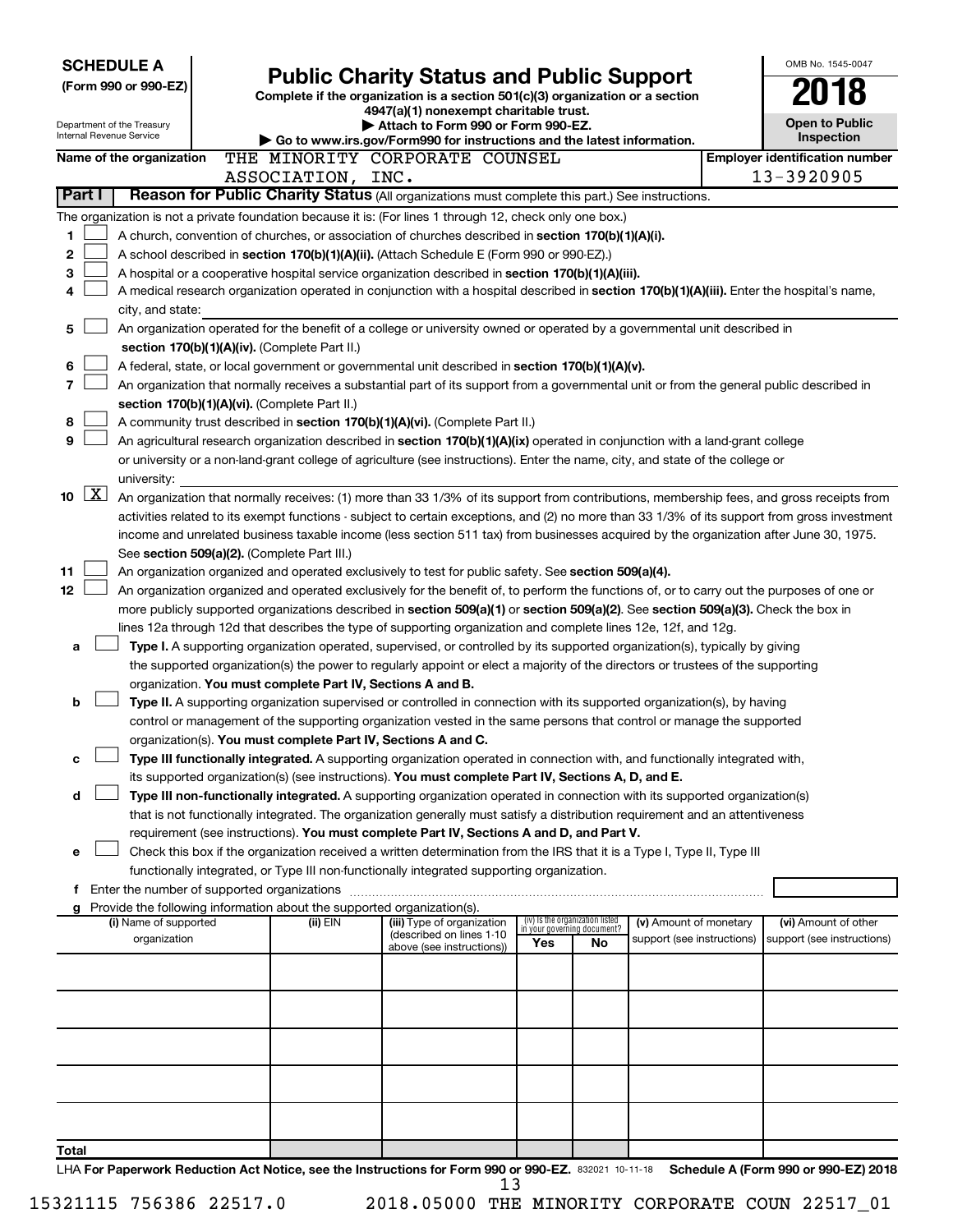#### Schedule A (Form 990 or 990-EZ) 2018 Page ASSOCIATION, INC. 13-3920905

13-3920905 Page 2

(Complete only if you checked the box on line 5, 7, or 8 of Part I or if the organization failed to qualify under Part III. If the organization fails to qualify under the tests listed below, please complete Part III.) **Part II Support Schedule for Organizations Described in Sections 170(b)(1)(A)(iv) and 170(b)(1)(A)(vi)**

|    | <b>Section A. Public Support</b>                                                                                                           |          |          |            |            |          |                                      |
|----|--------------------------------------------------------------------------------------------------------------------------------------------|----------|----------|------------|------------|----------|--------------------------------------|
|    | Calendar year (or fiscal year beginning in) $\blacktriangleright$                                                                          | (a) 2014 | (b) 2015 | $(c)$ 2016 | $(d)$ 2017 | (e) 2018 | (f) Total                            |
|    | 1 Gifts, grants, contributions, and                                                                                                        |          |          |            |            |          |                                      |
|    | membership fees received. (Do not                                                                                                          |          |          |            |            |          |                                      |
|    | include any "unusual grants.")                                                                                                             |          |          |            |            |          |                                      |
|    | 2 Tax revenues levied for the organ-                                                                                                       |          |          |            |            |          |                                      |
|    | ization's benefit and either paid to                                                                                                       |          |          |            |            |          |                                      |
|    | or expended on its behalf                                                                                                                  |          |          |            |            |          |                                      |
|    | 3 The value of services or facilities                                                                                                      |          |          |            |            |          |                                      |
|    | furnished by a governmental unit to                                                                                                        |          |          |            |            |          |                                      |
|    | the organization without charge                                                                                                            |          |          |            |            |          |                                      |
|    | Total. Add lines 1 through 3                                                                                                               |          |          |            |            |          |                                      |
| 5  | The portion of total contributions                                                                                                         |          |          |            |            |          |                                      |
|    | by each person (other than a                                                                                                               |          |          |            |            |          |                                      |
|    | governmental unit or publicly                                                                                                              |          |          |            |            |          |                                      |
|    | supported organization) included                                                                                                           |          |          |            |            |          |                                      |
|    | on line 1 that exceeds 2% of the                                                                                                           |          |          |            |            |          |                                      |
|    | amount shown on line 11,                                                                                                                   |          |          |            |            |          |                                      |
|    | column (f)                                                                                                                                 |          |          |            |            |          |                                      |
|    | 6 Public support. Subtract line 5 from line 4.                                                                                             |          |          |            |            |          |                                      |
|    | <b>Section B. Total Support</b>                                                                                                            |          |          |            |            |          |                                      |
|    | Calendar year (or fiscal year beginning in) $\blacktriangleright$                                                                          | (a) 2014 | (b) 2015 | $(c)$ 2016 | $(d)$ 2017 | (e) 2018 | (f) Total                            |
|    | 7 Amounts from line 4                                                                                                                      |          |          |            |            |          |                                      |
| 8  | Gross income from interest.                                                                                                                |          |          |            |            |          |                                      |
|    | dividends, payments received on                                                                                                            |          |          |            |            |          |                                      |
|    | securities loans, rents, royalties,                                                                                                        |          |          |            |            |          |                                      |
|    | and income from similar sources                                                                                                            |          |          |            |            |          |                                      |
| 9  | Net income from unrelated business                                                                                                         |          |          |            |            |          |                                      |
|    | activities, whether or not the                                                                                                             |          |          |            |            |          |                                      |
|    | business is regularly carried on                                                                                                           |          |          |            |            |          |                                      |
|    | 10 Other income. Do not include gain                                                                                                       |          |          |            |            |          |                                      |
|    | or loss from the sale of capital                                                                                                           |          |          |            |            |          |                                      |
|    | assets (Explain in Part VI.)                                                                                                               |          |          |            |            |          |                                      |
|    | 11 Total support. Add lines 7 through 10                                                                                                   |          |          |            |            |          |                                      |
|    | <b>12</b> Gross receipts from related activities, etc. (see instructions)                                                                  |          |          |            |            | 12       |                                      |
|    | 13 First five years. If the Form 990 is for the organization's first, second, third, fourth, or fifth tax year as a section 501(c)(3)      |          |          |            |            |          |                                      |
|    | organization, check this box and stop here                                                                                                 |          |          |            |            |          |                                      |
|    | <b>Section C. Computation of Public Support Percentage</b>                                                                                 |          |          |            |            |          |                                      |
|    |                                                                                                                                            |          |          |            |            | 14       | %                                    |
|    |                                                                                                                                            |          |          |            |            | 15       | %                                    |
|    | 16a 33 1/3% support test - 2018. If the organization did not check the box on line 13, and line 14 is 33 1/3% or more, check this box and  |          |          |            |            |          |                                      |
|    | stop here. The organization qualifies as a publicly supported organization                                                                 |          |          |            |            |          |                                      |
|    | b 33 1/3% support test - 2017. If the organization did not check a box on line 13 or 16a, and line 15 is 33 1/3% or more, check this box   |          |          |            |            |          |                                      |
|    |                                                                                                                                            |          |          |            |            |          |                                      |
|    | 17a 10% -facts-and-circumstances test - 2018. If the organization did not check a box on line 13, 16a, or 16b, and line 14 is 10% or more, |          |          |            |            |          |                                      |
|    | and if the organization meets the "facts-and-circumstances" test, check this box and stop here. Explain in Part VI how the organization    |          |          |            |            |          |                                      |
|    | meets the "facts-and-circumstances" test. The organization qualifies as a publicly supported organization <i>manumumumum</i>               |          |          |            |            |          |                                      |
|    | b 10% -facts-and-circumstances test - 2017. If the organization did not check a box on line 13, 16a, 16b, or 17a, and line 15 is 10% or    |          |          |            |            |          |                                      |
|    | more, and if the organization meets the "facts-and-circumstances" test, check this box and stop here. Explain in Part VI how the           |          |          |            |            |          |                                      |
|    | organization meets the "facts-and-circumstances" test. The organization qualifies as a publicly supported organization                     |          |          |            |            |          |                                      |
| 18 | Private foundation. If the organization did not check a box on line 13, 16a, 16b, 17a, or 17b, check this box and see instructions         |          |          |            |            |          |                                      |
|    |                                                                                                                                            |          |          |            |            |          | Schodule A (Form 000 or 000 EZ) 2010 |

**Schedule A (Form 990 or 990-EZ) 2018**

832022 10-11-18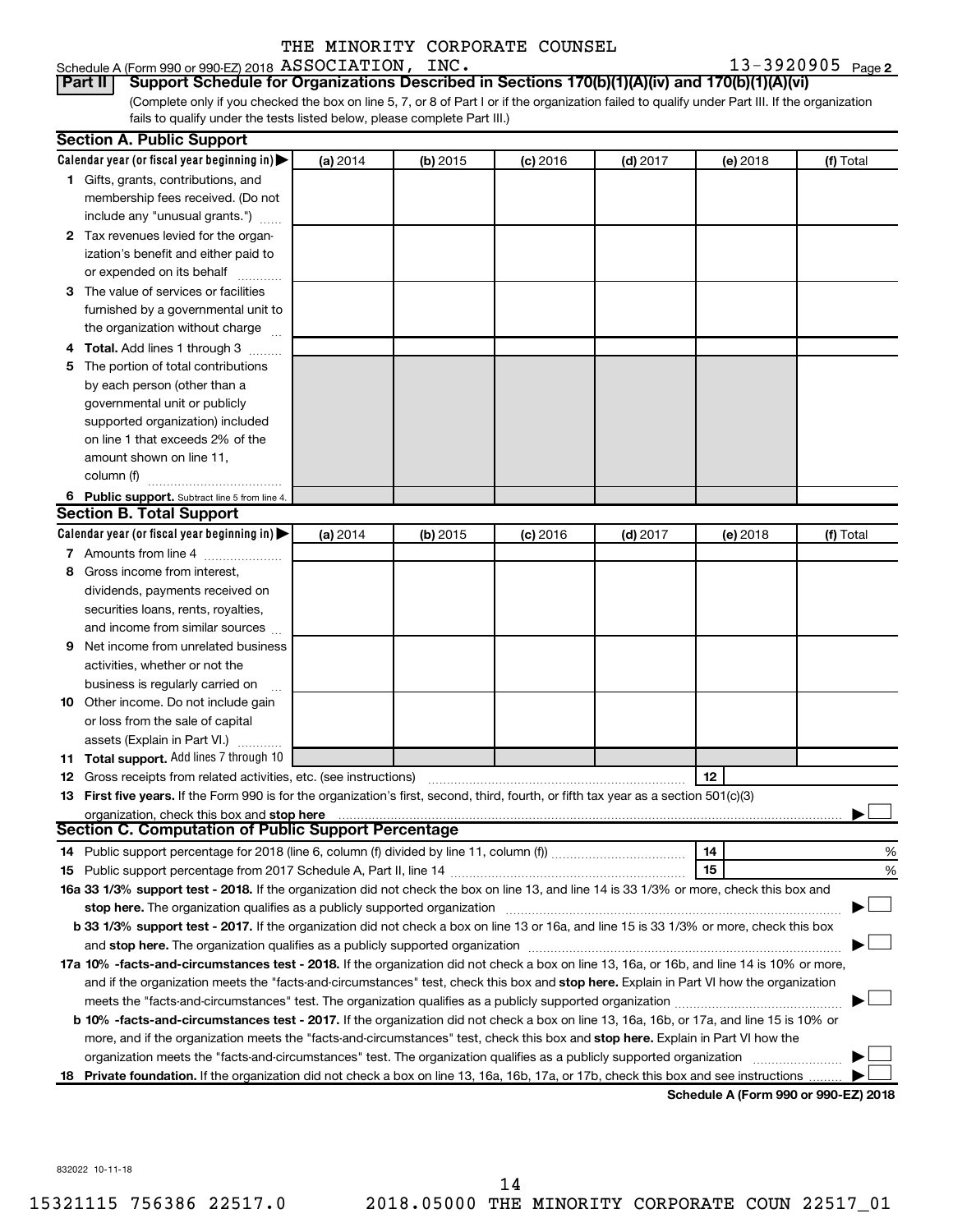#### Schedule A (Form 990 or 990-EZ) 2018 Page ASSOCIATION, INC. 13-3920905

#### **Part III Support Schedule for Organizations Described in Section 509(a)(2)**

(Complete only if you checked the box on line 10 of Part I or if the organization failed to qualify under Part II. If the organization fails to qualify under the tests listed below, please complete Part II.)

| <b>Section A. Public Support</b>                                                                                                                                                         |          |            |            |            |                                      |                                    |
|------------------------------------------------------------------------------------------------------------------------------------------------------------------------------------------|----------|------------|------------|------------|--------------------------------------|------------------------------------|
| Calendar year (or fiscal year beginning in)                                                                                                                                              | (a) 2014 | (b) 2015   | $(c)$ 2016 | $(d)$ 2017 | (e) 2018                             | (f) Total                          |
| 1 Gifts, grants, contributions, and                                                                                                                                                      |          |            |            |            |                                      |                                    |
| membership fees received. (Do not                                                                                                                                                        |          |            |            |            |                                      |                                    |
| include any "unusual grants.")                                                                                                                                                           | 1746641. | 2443710.   | 2208570.   | 3044382.   |                                      | 2788208.12231511.                  |
| 2 Gross receipts from admissions,<br>merchandise sold or services per-<br>formed, or facilities furnished in<br>any activity that is related to the<br>organization's tax-exempt purpose | 1273962. | 558,850.   | 716,963.   | 445, 457.  | 617,546.                             | 3612778.                           |
| 3 Gross receipts from activities that                                                                                                                                                    |          |            |            |            |                                      |                                    |
| are not an unrelated trade or bus-                                                                                                                                                       |          |            |            |            |                                      |                                    |
| iness under section 513                                                                                                                                                                  |          |            |            |            |                                      |                                    |
| 4 Tax revenues levied for the organ-                                                                                                                                                     |          |            |            |            |                                      |                                    |
| ization's benefit and either paid to                                                                                                                                                     |          |            |            |            |                                      |                                    |
| or expended on its behalf                                                                                                                                                                |          |            |            |            |                                      |                                    |
| 5 The value of services or facilities                                                                                                                                                    |          |            |            |            |                                      |                                    |
| furnished by a governmental unit to                                                                                                                                                      |          |            |            |            |                                      |                                    |
| the organization without charge                                                                                                                                                          |          |            |            |            |                                      |                                    |
| 6 Total. Add lines 1 through 5                                                                                                                                                           | 3020603. | 3002560.   | 2925533.   | 3489839.   |                                      | 3405754.15844289.                  |
| 7a Amounts included on lines 1, 2, and                                                                                                                                                   |          |            |            |            |                                      |                                    |
| 3 received from disqualified persons                                                                                                                                                     |          |            |            |            |                                      | 0.                                 |
| <b>b</b> Amounts included on lines 2 and 3 received<br>from other than disqualified persons that<br>exceed the greater of \$5,000 or 1% of the<br>amount on line 13 for the year         |          |            |            |            |                                      | 0.                                 |
| c Add lines 7a and 7b                                                                                                                                                                    |          |            |            |            |                                      | $\overline{0}$ .                   |
| 8 Public support. (Subtract line 7c from line 6.)                                                                                                                                        |          |            |            |            |                                      | 15844289.                          |
| <b>Section B. Total Support</b>                                                                                                                                                          |          |            |            |            |                                      |                                    |
| Calendar year (or fiscal year beginning in)                                                                                                                                              | (a) 2014 | $(b)$ 2015 | $(c)$ 2016 | $(d)$ 2017 | (e) 2018                             | (f) Total                          |
| 9 Amounts from line 6                                                                                                                                                                    | 3020603  | 3002560    | 2925533    | 3489839.   |                                      | 3405754.15844289.                  |
| <b>10a</b> Gross income from interest,<br>dividends, payments received on<br>securities loans, rents, royalties,                                                                         |          |            |            |            |                                      |                                    |
| and income from similar sources                                                                                                                                                          | 115,426. | 102,358.   | 89,587.    | 97,707.    | 97,599.                              | 502,677.                           |
| <b>b</b> Unrelated business taxable income<br>(less section 511 taxes) from businesses<br>acquired after June 30, 1975<br>.                                                              |          |            |            |            |                                      |                                    |
| c Add lines 10a and 10b                                                                                                                                                                  | 115,426. | 102, 358.  | 89,587.    | 97,707.    | 97,599.                              | 502, 677.                          |
| <b>11</b> Net income from unrelated business<br>activities not included in line 10b,<br>whether or not the business is<br>regularly carried on                                           |          |            |            |            |                                      |                                    |
| <b>12</b> Other income. Do not include gain<br>or loss from the sale of capital<br>assets (Explain in Part VI.)                                                                          |          |            |            |            |                                      |                                    |
| <b>13</b> Total support. (Add lines 9, 10c, 11, and 12.)                                                                                                                                 | 3136029. | 3104918.   | 3015120.   | 3587546.   |                                      | 3503353.16346966.                  |
| 14 First five years. If the Form 990 is for the organization's first, second, third, fourth, or fifth tax year as a section 501(c)(3) organization,                                      |          |            |            |            |                                      |                                    |
| check this box and stop here                                                                                                                                                             |          |            |            |            |                                      |                                    |
| <b>Section C. Computation of Public Support Percentage</b>                                                                                                                               |          |            |            |            |                                      |                                    |
|                                                                                                                                                                                          |          |            |            |            | 15                                   | 96.92<br>%                         |
| 16 Public support percentage from 2017 Schedule A, Part III, line 15                                                                                                                     |          |            |            |            | 16                                   | 77.07<br>$\%$                      |
| Section D. Computation of Investment Income Percentage                                                                                                                                   |          |            |            |            |                                      |                                    |
| 17 Investment income percentage for 2018 (line 10c, column (f), divided by line 13, column (f))                                                                                          |          |            |            |            | 17                                   | 3.08<br>%                          |
| 18 Investment income percentage from 2017 Schedule A, Part III, line 17                                                                                                                  |          |            |            |            | 18                                   | 3.08<br>%                          |
| 19a 33 1/3% support tests - 2018. If the organization did not check the box on line 14, and line 15 is more than 33 1/3%, and line 17 is not                                             |          |            |            |            |                                      |                                    |
| more than 33 1/3%, check this box and stop here. The organization qualifies as a publicly supported organization                                                                         |          |            |            |            |                                      | $\blacktriangleright$ $\mathbf{X}$ |
| <b>b 33 1/3% support tests - 2017.</b> If the organization did not check a box on line 14 or line 19a, and line 16 is more than 33 1/3%, and                                             |          |            |            |            |                                      |                                    |
| line 18 is not more than 33 1/3%, check this box and stop here. The organization qualifies as a publicly supported organization                                                          |          |            |            |            |                                      |                                    |
|                                                                                                                                                                                          |          |            |            |            |                                      |                                    |
| 832023 10-11-18                                                                                                                                                                          |          |            | 15         |            | Schedule A (Form 990 or 990-EZ) 2018 |                                    |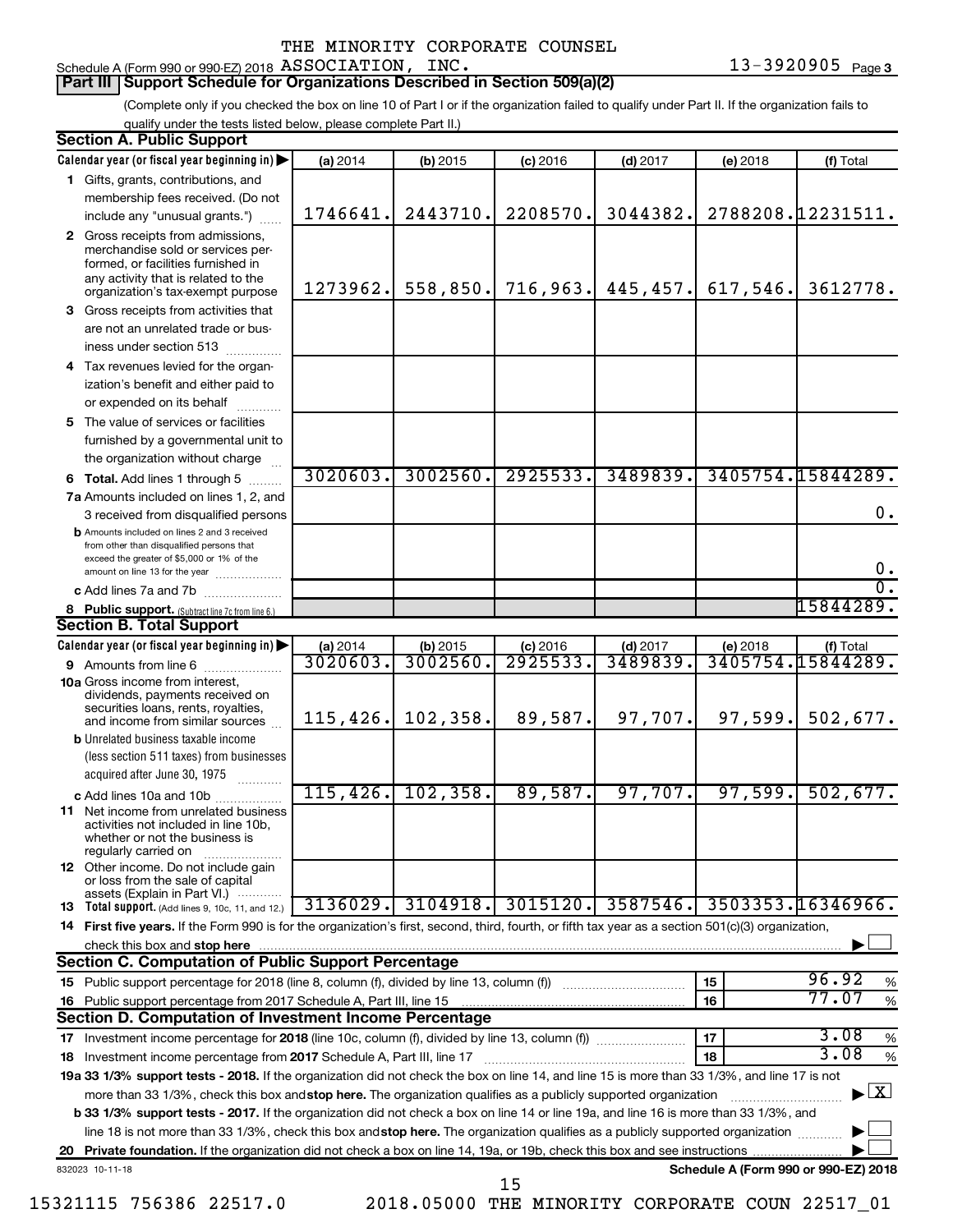#### Schedule A (Form 990 or 990-EZ) 2018 Page ASSOCIATION, INC. 13-3920905 **Part IV Supporting Organizations**

(Complete only if you checked a box in line 12 on Part I. If you checked 12a of Part I, complete Sections A and B. If you checked 12b of Part I, complete Sections A and C. If you checked 12c of Part I, complete Sections A, D, and E. If you checked 12d of Part I, complete Sections A and D, and complete Part V.)

#### **Section A. All Supporting Organizations**

- **1** Are all of the organization's supported organizations listed by name in the organization's governing documents? If "No," describe in Part VI how the supported organizations are designated. If designated by *class or purpose, describe the designation. If historic and continuing relationship, explain.*
- **2** Did the organization have any supported organization that does not have an IRS determination of status under section 509(a)(1) or (2)? If "Yes," explain in Part **VI** how the organization determined that the supported *organization was described in section 509(a)(1) or (2).*
- **3a** Did the organization have a supported organization described in section 501(c)(4), (5), or (6)? If "Yes," answer *(b) and (c) below.*
- **b** Did the organization confirm that each supported organization qualified under section 501(c)(4), (5), or (6) and satisfied the public support tests under section 509(a)(2)? If "Yes," describe in Part VI when and how the *organization made the determination.*
- **c** Did the organization ensure that all support to such organizations was used exclusively for section 170(c)(2)(B) purposes? If "Yes," explain in Part VI what controls the organization put in place to ensure such use.
- **4 a** *If* Was any supported organization not organized in the United States ("foreign supported organization")? *"Yes," and if you checked 12a or 12b in Part I, answer (b) and (c) below.*
- **b** Did the organization have ultimate control and discretion in deciding whether to make grants to the foreign supported organization? If "Yes," describe in Part VI how the organization had such control and discretion *despite being controlled or supervised by or in connection with its supported organizations.*
- **c** Did the organization support any foreign supported organization that does not have an IRS determination under sections 501(c)(3) and 509(a)(1) or (2)? If "Yes," explain in Part VI what controls the organization used *to ensure that all support to the foreign supported organization was used exclusively for section 170(c)(2)(B) purposes.*
- **5a** Did the organization add, substitute, or remove any supported organizations during the tax year? If "Yes," answer (b) and (c) below (if applicable). Also, provide detail in **Part VI,** including (i) the names and EIN *numbers of the supported organizations added, substituted, or removed; (ii) the reasons for each such action; (iii) the authority under the organization's organizing document authorizing such action; and (iv) how the action was accomplished (such as by amendment to the organizing document).*
- **b Type I or Type II only.** Was any added or substituted supported organization part of a class already designated in the organization's organizing document?
- **c Substitutions only.**  Was the substitution the result of an event beyond the organization's control?
- **6** Did the organization provide support (whether in the form of grants or the provision of services or facilities) to **Part VI.** support or benefit one or more of the filing organization's supported organizations? If "Yes," provide detail in anyone other than (i) its supported organizations, (ii) individuals that are part of the charitable class benefited by one or more of its supported organizations, or (iii) other supporting organizations that also
- **7** Did the organization provide a grant, loan, compensation, or other similar payment to a substantial contributor regard to a substantial contributor? If "Yes," complete Part I of Schedule L (Form 990 or 990-EZ). (as defined in section 4958(c)(3)(C)), a family member of a substantial contributor, or a 35% controlled entity with
- **8** Did the organization make a loan to a disqualified person (as defined in section 4958) not described in line 7? *If "Yes," complete Part I of Schedule L (Form 990 or 990-EZ).*
- **9 a** Was the organization controlled directly or indirectly at any time during the tax year by one or more in section 509(a)(1) or (2))? If "Yes," provide detail in **Part VI.** disqualified persons as defined in section 4946 (other than foundation managers and organizations described
- **b** Did one or more disqualified persons (as defined in line 9a) hold a controlling interest in any entity in which the supporting organization had an interest? If "Yes," provide detail in Part VI.
- **c** Did a disqualified person (as defined in line 9a) have an ownership interest in, or derive any personal benefit from, assets in which the supporting organization also had an interest? If "Yes," provide detail in Part VI.
- **10 a** Was the organization subject to the excess business holdings rules of section 4943 because of section supporting organizations)? If "Yes," answer 10b below. 4943(f) (regarding certain Type II supporting organizations, and all Type III non-functionally integrated
	- **b** Did the organization have any excess business holdings in the tax year? (Use Schedule C, Form 4720, to *determine whether the organization had excess business holdings.)*

832024 10-11-18



**Schedule A (Form 990 or 990-EZ) 2018**

**10b**

16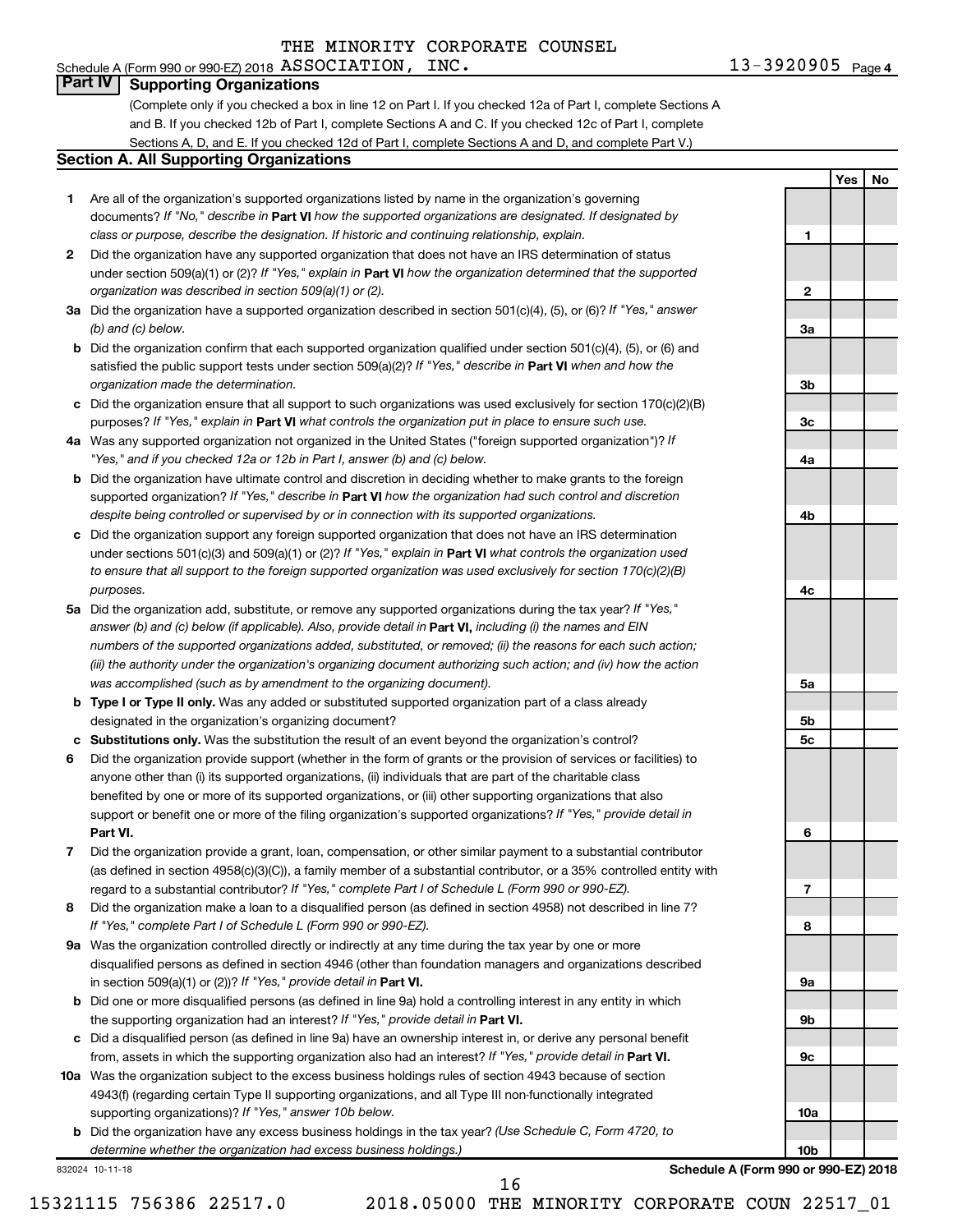| Schedule A (Form 990 or 990-EZ) 2018 $\,$ ASSOCIATION ,<br>INC. | 13-3920905 $Page 5$ |
|-----------------------------------------------------------------|---------------------|
|-----------------------------------------------------------------|---------------------|

|    | Part IV<br><b>Supporting Organizations (continued)</b>                                                                          |                 |            |    |
|----|---------------------------------------------------------------------------------------------------------------------------------|-----------------|------------|----|
|    |                                                                                                                                 |                 | Yes        | No |
| 11 | Has the organization accepted a gift or contribution from any of the following persons?                                         |                 |            |    |
|    | a A person who directly or indirectly controls, either alone or together with persons described in (b) and (c)                  |                 |            |    |
|    | below, the governing body of a supported organization?                                                                          | 11a             |            |    |
|    | <b>b</b> A family member of a person described in (a) above?                                                                    | 11 <sub>b</sub> |            |    |
|    | c A 35% controlled entity of a person described in (a) or (b) above? If "Yes" to a, b, or c, provide detail in Part VI.         | 11c             |            |    |
|    | <b>Section B. Type I Supporting Organizations</b>                                                                               |                 |            |    |
|    |                                                                                                                                 |                 | Yes        | No |
| 1  | Did the directors, trustees, or membership of one or more supported organizations have the power to                             |                 |            |    |
|    | regularly appoint or elect at least a majority of the organization's directors or trustees at all times during the              |                 |            |    |
|    | tax year? If "No," describe in Part VI how the supported organization(s) effectively operated, supervised, or                   |                 |            |    |
|    | controlled the organization's activities. If the organization had more than one supported organization,                         |                 |            |    |
|    | describe how the powers to appoint and/or remove directors or trustees were allocated among the supported                       |                 |            |    |
|    | organizations and what conditions or restrictions, if any, applied to such powers during the tax year.                          | 1               |            |    |
| 2  | Did the organization operate for the benefit of any supported organization other than the supported                             |                 |            |    |
|    | organization(s) that operated, supervised, or controlled the supporting organization? If "Yes," explain in                      |                 |            |    |
|    | Part VI how providing such benefit carried out the purposes of the supported organization(s) that operated,                     |                 |            |    |
|    | supervised, or controlled the supporting organization.                                                                          | $\mathbf{2}$    |            |    |
|    | <b>Section C. Type II Supporting Organizations</b>                                                                              |                 |            |    |
|    |                                                                                                                                 |                 | <b>Yes</b> | No |
| 1. | Were a majority of the organization's directors or trustees during the tax year also a majority of the directors                |                 |            |    |
|    | or trustees of each of the organization's supported organization(s)? If "No," describe in Part VI how control                   |                 |            |    |
|    | or management of the supporting organization was vested in the same persons that controlled or managed                          |                 |            |    |
|    | the supported organization(s).                                                                                                  | 1               |            |    |
|    | <b>Section D. All Type III Supporting Organizations</b>                                                                         |                 |            |    |
|    |                                                                                                                                 |                 | Yes        | No |
| 1  | Did the organization provide to each of its supported organizations, by the last day of the fifth month of the                  |                 |            |    |
|    | organization's tax year, (i) a written notice describing the type and amount of support provided during the prior tax           |                 |            |    |
|    | year, (ii) a copy of the Form 990 that was most recently filed as of the date of notification, and (iii) copies of the          |                 |            |    |
|    | organization's governing documents in effect on the date of notification, to the extent not previously provided?                | 1               |            |    |
| 2  | Were any of the organization's officers, directors, or trustees either (i) appointed or elected by the supported                |                 |            |    |
|    | organization(s) or (ii) serving on the governing body of a supported organization? If "No," explain in Part VI how              |                 |            |    |
|    | the organization maintained a close and continuous working relationship with the supported organization(s).                     | $\mathbf{2}$    |            |    |
| 3  | By reason of the relationship described in (2), did the organization's supported organizations have a                           |                 |            |    |
|    | significant voice in the organization's investment policies and in directing the use of the organization's                      |                 |            |    |
|    | income or assets at all times during the tax year? If "Yes," describe in Part VI the role the organization's                    |                 |            |    |
|    | supported organizations played in this regard.                                                                                  | з               |            |    |
|    | Section E. Type III Functionally Integrated Supporting Organizations                                                            |                 |            |    |
| 1  | Check the box next to the method that the organization used to satisfy the Integral Part Test during the yealsee instructions). |                 |            |    |
| a  | The organization satisfied the Activities Test. Complete line 2 below.                                                          |                 |            |    |
| b  | The organization is the parent of each of its supported organizations. Complete line 3 below.                                   |                 |            |    |
| c  | The organization supported a governmental entity. Describe in Part VI how you supported a government entity (see instructions). |                 |            |    |
| 2  | Activities Test. Answer (a) and (b) below.                                                                                      |                 | Yes        | No |
| а  | Did substantially all of the organization's activities during the tax year directly further the exempt purposes of              |                 |            |    |
|    | the supported organization(s) to which the organization was responsive? If "Yes," then in Part VI identify                      |                 |            |    |
|    | those supported organizations and explain how these activities directly furthered their exempt purposes,                        |                 |            |    |
|    | how the organization was responsive to those supported organizations, and how the organization determined                       |                 |            |    |
|    | that these activities constituted substantially all of its activities.                                                          | 2a              |            |    |
| b  | Did the activities described in (a) constitute activities that, but for the organization's involvement, one or more             |                 |            |    |
|    | of the organization's supported organization(s) would have been engaged in? If "Yes," explain in Part VI the                    |                 |            |    |
|    | reasons for the organization's position that its supported organization(s) would have engaged in these                          |                 |            |    |
|    | activities but for the organization's involvement.                                                                              | 2b              |            |    |
| 3  | Parent of Supported Organizations. Answer (a) and (b) below.                                                                    |                 |            |    |
| а  | Did the organization have the power to regularly appoint or elect a majority of the officers, directors, or                     |                 |            |    |
|    | trustees of each of the supported organizations? Provide details in Part VI.                                                    | За              |            |    |
|    | <b>b</b> Did the organization exercise a substantial degree of direction over the policies, programs, and activities of each    |                 |            |    |
|    | of its supported organizations? If "Yes," describe in Part VI the role played by the organization in this regard.               | 3b              |            |    |
|    | Schedule A (Form 990 or 990-EZ) 2018<br>832025 10-11-18                                                                         |                 |            |    |
|    | 17                                                                                                                              |                 |            |    |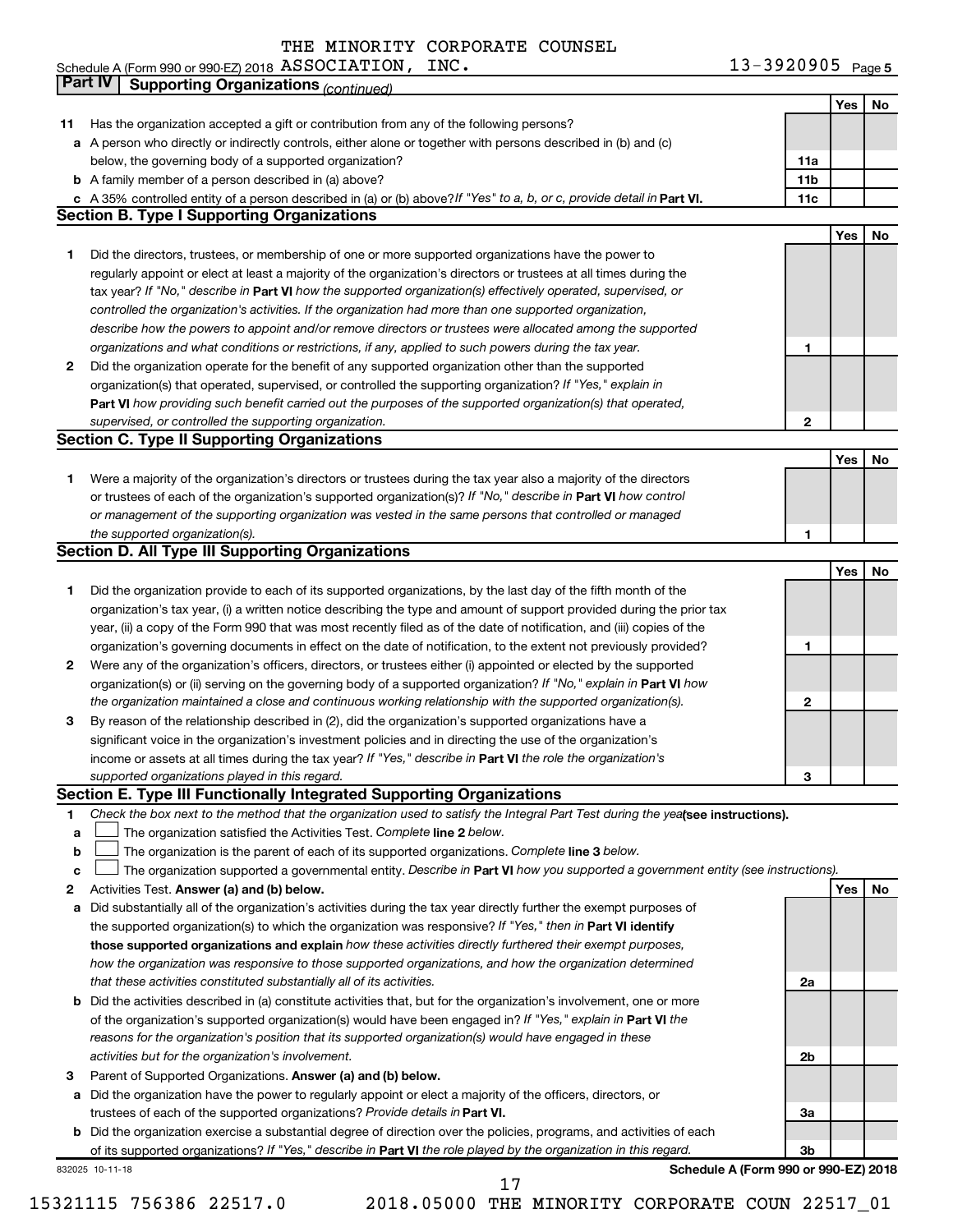13-3920905 Page 6 Schedule A (Form 990 or 990-EZ) 2018 Page ASSOCIATION, INC. 13-3920905

# **Part V Type III Non-Functionally Integrated 509(a)(3) Supporting Organizations**

1 **Letter See instructions.** All Check here if the organization satisfied the Integral Part Test as a qualifying trust on Nov. 20, 1970 (explain in Part VI.) See instructions. All other Type III non-functionally integrated supporting organizations must complete Sections A through E.

|              | Section A - Adjusted Net Income                                              |                | (A) Prior Year | (B) Current Year<br>(optional) |
|--------------|------------------------------------------------------------------------------|----------------|----------------|--------------------------------|
| 1            | Net short-term capital gain                                                  | 1              |                |                                |
| 2            | Recoveries of prior-year distributions                                       | $\overline{2}$ |                |                                |
| 3            | Other gross income (see instructions)                                        | 3              |                |                                |
| 4            | Add lines 1 through 3                                                        | 4              |                |                                |
| 5            | Depreciation and depletion                                                   | 5              |                |                                |
| 6            | Portion of operating expenses paid or incurred for production or             |                |                |                                |
|              | collection of gross income or for management, conservation, or               |                |                |                                |
|              | maintenance of property held for production of income (see instructions)     | 6              |                |                                |
| 7            | Other expenses (see instructions)                                            | $\overline{7}$ |                |                                |
| 8            | Adjusted Net Income (subtract lines 5, 6, and 7 from line 4)                 | 8              |                |                                |
|              | <b>Section B - Minimum Asset Amount</b>                                      |                | (A) Prior Year | (B) Current Year<br>(optional) |
| 1.           | Aggregate fair market value of all non-exempt-use assets (see                |                |                |                                |
|              | instructions for short tax year or assets held for part of year):            |                |                |                                |
|              | <b>a</b> Average monthly value of securities                                 | 1a             |                |                                |
|              | <b>b</b> Average monthly cash balances                                       | 1b             |                |                                |
|              | <b>c</b> Fair market value of other non-exempt-use assets                    | 1c             |                |                                |
|              | d Total (add lines 1a, 1b, and 1c)                                           | 1d             |                |                                |
|              | e Discount claimed for blockage or other                                     |                |                |                                |
|              | factors (explain in detail in <b>Part VI</b> ):                              |                |                |                                |
| 2            | Acquisition indebtedness applicable to non-exempt-use assets                 | $\mathbf{2}$   |                |                                |
| З            | Subtract line 2 from line 1d                                                 | 3              |                |                                |
| 4            | Cash deemed held for exempt use. Enter 1-1/2% of line 3 (for greater amount, |                |                |                                |
|              | see instructions)                                                            | 4              |                |                                |
| 5            | Net value of non-exempt-use assets (subtract line 4 from line 3)             | 5              |                |                                |
| 6            | Multiply line 5 by .035                                                      | 6              |                |                                |
| 7            | Recoveries of prior-year distributions                                       | 7              |                |                                |
| 8            | Minimum Asset Amount (add line 7 to line 6)                                  | 8              |                |                                |
|              | <b>Section C - Distributable Amount</b>                                      |                |                | <b>Current Year</b>            |
| 1            | Adjusted net income for prior year (from Section A, line 8, Column A)        | 1              |                |                                |
| $\mathbf{2}$ | Enter 85% of line 1                                                          | $\overline{2}$ |                |                                |
| з            | Minimum asset amount for prior year (from Section B, line 8, Column A)       | 3              |                |                                |
| 4            | Enter greater of line 2 or line 3                                            | 4              |                |                                |
| 5            | Income tax imposed in prior year                                             | 5              |                |                                |
| 6            | Distributable Amount. Subtract line 5 from line 4, unless subject to         |                |                |                                |
|              | emergency temporary reduction (see instructions)                             | 6              |                |                                |
|              |                                                                              |                |                |                                |

**7** Let Check here if the current year is the organization's first as a non-functionally integrated Type III supporting organization (see instructions).

**Schedule A (Form 990 or 990-EZ) 2018**

832026 10-11-18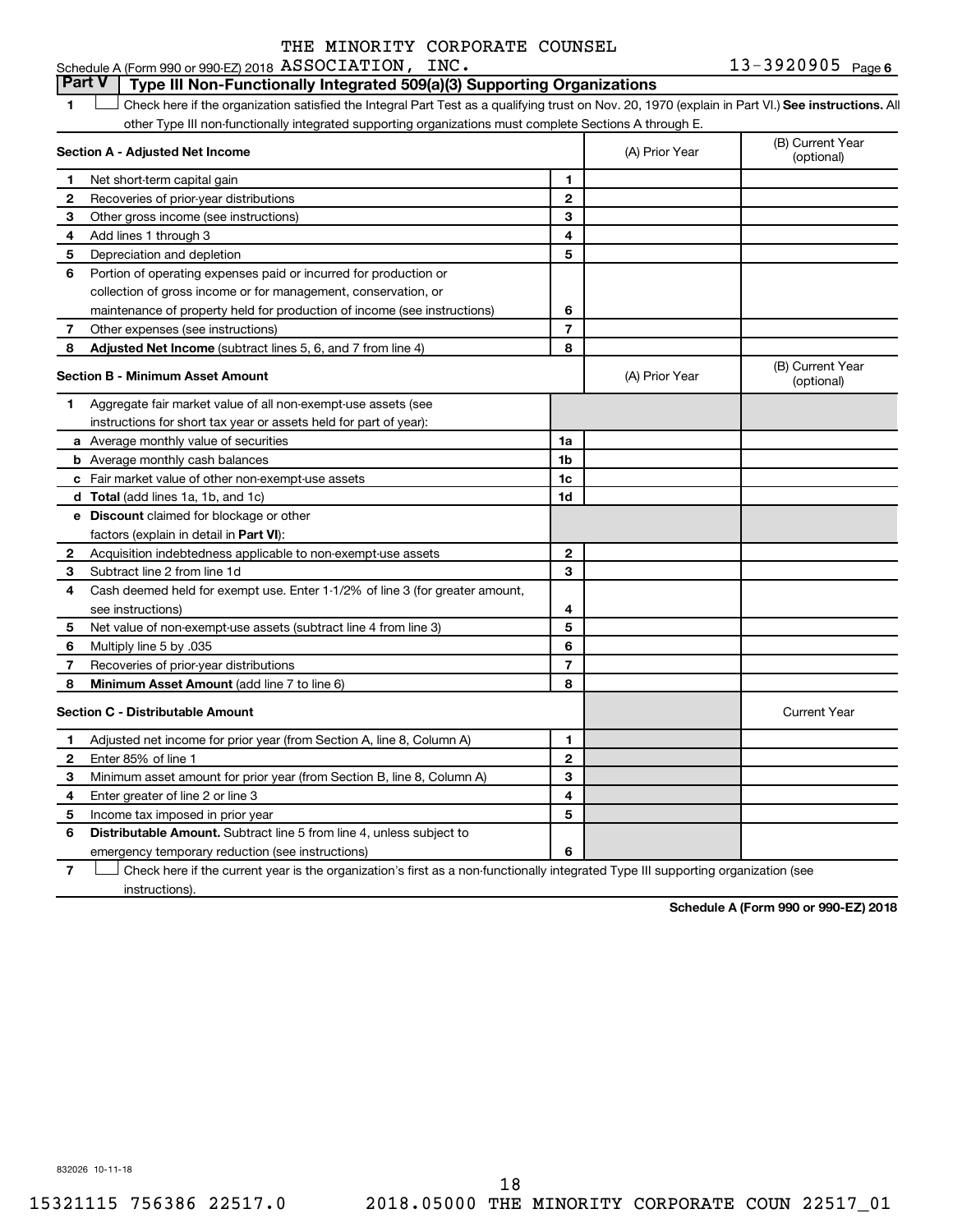|               | Schedule A (Form 990 or 990-EZ) 2018 ASSOCIATION, INC.                                     |                                    |                                                | 13-3920905 Page 7                                |
|---------------|--------------------------------------------------------------------------------------------|------------------------------------|------------------------------------------------|--------------------------------------------------|
| <b>Part V</b> | Type III Non-Functionally Integrated 509(a)(3) Supporting Organizations (continued)        |                                    |                                                |                                                  |
|               | <b>Section D - Distributions</b>                                                           |                                    |                                                | <b>Current Year</b>                              |
| 1             | Amounts paid to supported organizations to accomplish exempt purposes                      |                                    |                                                |                                                  |
| 2             | Amounts paid to perform activity that directly furthers exempt purposes of supported       |                                    |                                                |                                                  |
|               | organizations, in excess of income from activity                                           |                                    |                                                |                                                  |
| 3             | Administrative expenses paid to accomplish exempt purposes of supported organizations      |                                    |                                                |                                                  |
| 4             | Amounts paid to acquire exempt-use assets                                                  |                                    |                                                |                                                  |
| 5             | Qualified set-aside amounts (prior IRS approval required)                                  |                                    |                                                |                                                  |
| 6             | Other distributions (describe in Part VI). See instructions.                               |                                    |                                                |                                                  |
| 7             | Total annual distributions. Add lines 1 through 6.                                         |                                    |                                                |                                                  |
| 8             | Distributions to attentive supported organizations to which the organization is responsive |                                    |                                                |                                                  |
|               | (provide details in Part VI). See instructions.                                            |                                    |                                                |                                                  |
| 9             | Distributable amount for 2018 from Section C, line 6                                       |                                    |                                                |                                                  |
| 10            | Line 8 amount divided by line 9 amount                                                     |                                    |                                                |                                                  |
|               | <b>Section E - Distribution Allocations (see instructions)</b>                             | (i)<br><b>Excess Distributions</b> | (iii)<br><b>Underdistributions</b><br>Pre-2018 | (iii)<br><b>Distributable</b><br>Amount for 2018 |
| 1.            | Distributable amount for 2018 from Section C, line 6                                       |                                    |                                                |                                                  |
| 2             | Underdistributions, if any, for years prior to 2018 (reason-                               |                                    |                                                |                                                  |
|               | able cause required-explain in Part VI). See instructions.                                 |                                    |                                                |                                                  |
| З             | Excess distributions carryover, if any, to 2018                                            |                                    |                                                |                                                  |
|               | <b>a</b> From 2013                                                                         |                                    |                                                |                                                  |
|               | $b$ From 2014                                                                              |                                    |                                                |                                                  |
|               | $c$ From 2015                                                                              |                                    |                                                |                                                  |
|               | d From 2016                                                                                |                                    |                                                |                                                  |
|               | e From 2017                                                                                |                                    |                                                |                                                  |
|               | f Total of lines 3a through e                                                              |                                    |                                                |                                                  |
|               | g Applied to underdistributions of prior years                                             |                                    |                                                |                                                  |
|               | h Applied to 2018 distributable amount                                                     |                                    |                                                |                                                  |
| j.            | Carryover from 2013 not applied (see instructions)                                         |                                    |                                                |                                                  |
|               | Remainder. Subtract lines 3g, 3h, and 3i from 3f.                                          |                                    |                                                |                                                  |
| 4             | Distributions for 2018 from Section D,                                                     |                                    |                                                |                                                  |
|               | \$<br>line $7:$                                                                            |                                    |                                                |                                                  |
|               | a Applied to underdistributions of prior years                                             |                                    |                                                |                                                  |
|               | <b>b</b> Applied to 2018 distributable amount                                              |                                    |                                                |                                                  |
|               | <b>c</b> Remainder. Subtract lines 4a and 4b from 4.                                       |                                    |                                                |                                                  |
| 5             | Remaining underdistributions for years prior to 2018, if                                   |                                    |                                                |                                                  |
|               | any. Subtract lines 3g and 4a from line 2. For result greater                              |                                    |                                                |                                                  |
|               | than zero, explain in Part VI. See instructions.                                           |                                    |                                                |                                                  |
| 6             | Remaining underdistributions for 2018. Subtract lines 3h                                   |                                    |                                                |                                                  |
|               | and 4b from line 1. For result greater than zero, explain in                               |                                    |                                                |                                                  |
|               | <b>Part VI.</b> See instructions.                                                          |                                    |                                                |                                                  |
| 7             | Excess distributions carryover to 2019. Add lines 3j                                       |                                    |                                                |                                                  |
|               | and 4c.                                                                                    |                                    |                                                |                                                  |
| 8             | Breakdown of line 7:                                                                       |                                    |                                                |                                                  |
|               | a Excess from 2014                                                                         |                                    |                                                |                                                  |
|               | <b>b</b> Excess from 2015                                                                  |                                    |                                                |                                                  |
|               | c Excess from 2016                                                                         |                                    |                                                |                                                  |
|               | d Excess from 2017                                                                         |                                    |                                                |                                                  |
|               | e Excess from 2018                                                                         |                                    |                                                |                                                  |

**Schedule A (Form 990 or 990-EZ) 2018**

832027 10-11-18